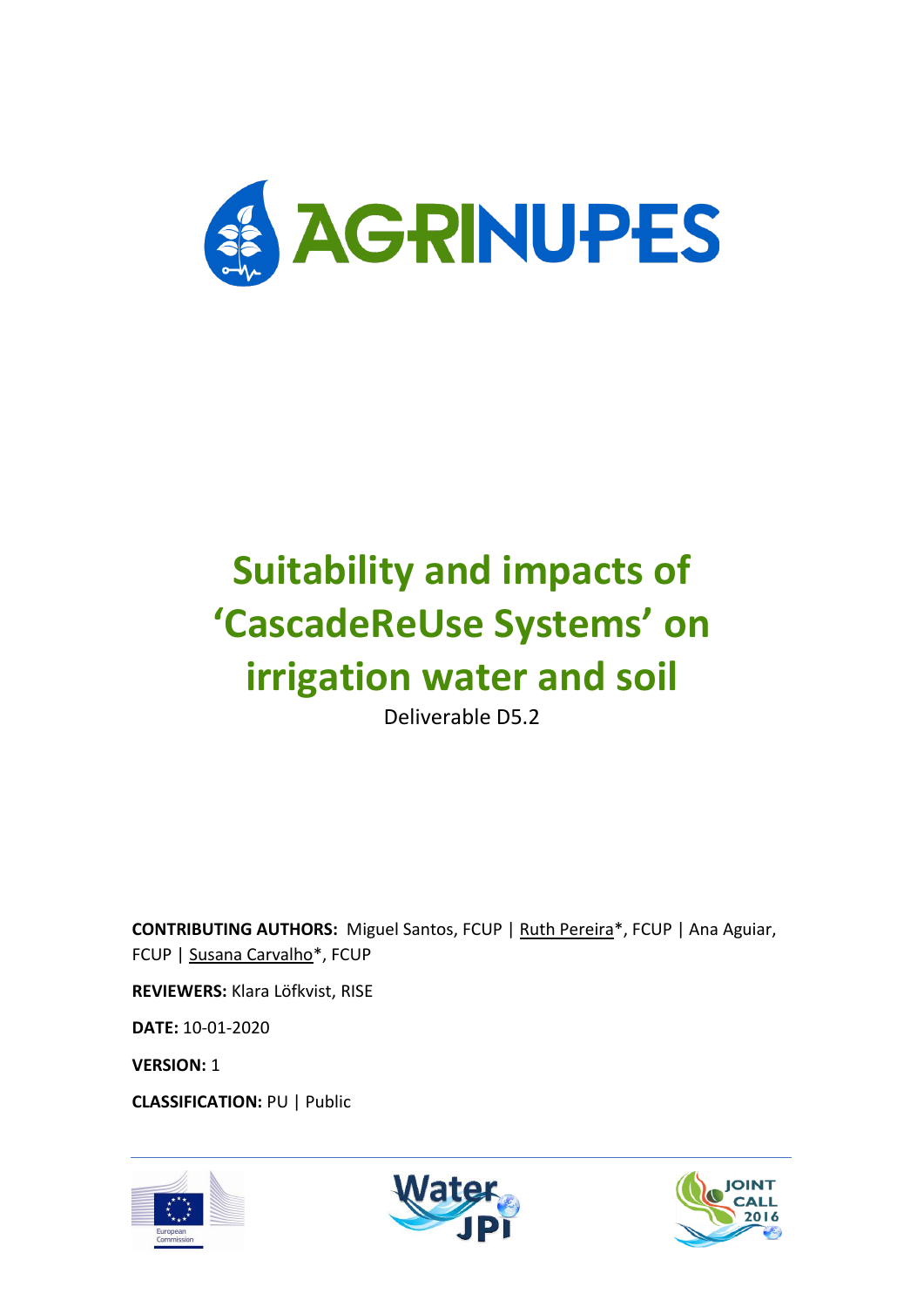#### **PROJECT ACRONYM:** AGRINUPES

**PROJECT TITLE:** Integrated monitoring and control of water, nutrients and plant protection products towards a sustainable agricultural sector

**EU FUNDING:** ERA-NET Cofund WaterWorks2015

#### **PROJECT COORDINATOR:**

Dr. José Boaventura-Cunha

INESC TEC

R. Dr. Roberto Frias,

4200-465 Porto, Portugal

E-mail: [jose.boaventura@inesctec.pt](mailto:jose.boaventura@inesctec.pt)

#### **PROJECT WEBSITE:** [www.agrinupes.eu](http://www.agrinupes.eu/)

#### **\*DOCUMENT CORRESPONDING AUTHORS:**

Prof. Dr. Susana M.P. Carvalho<sup>1</sup> – [susana.carvalho@fc.up.pt](mailto:susana.carvalho@fc.up.pt)

Prof. Dr. Ruth Pereira<sup>2</sup> – [ruth.pereira@fc.up.pt](mailto:ruth.pereira@fc.up.pt)

 $1$  GreenUPorto – Research Centre for Sustainable Agrifood Production & DGAOT, Faculty of Sciences of the University of Porto, Campus de Vairão, Rua da Agrária 747, 4485-646 Vila do Conde, Portugal.

 $2$  GreenUPorto – Research Centre for Sustainable Agrifood Production & Department of Biology, Faculty of Sciences of the University of Porto, Rua do Campo Alegre s/n, 4169- 007 Porto, Portugal.

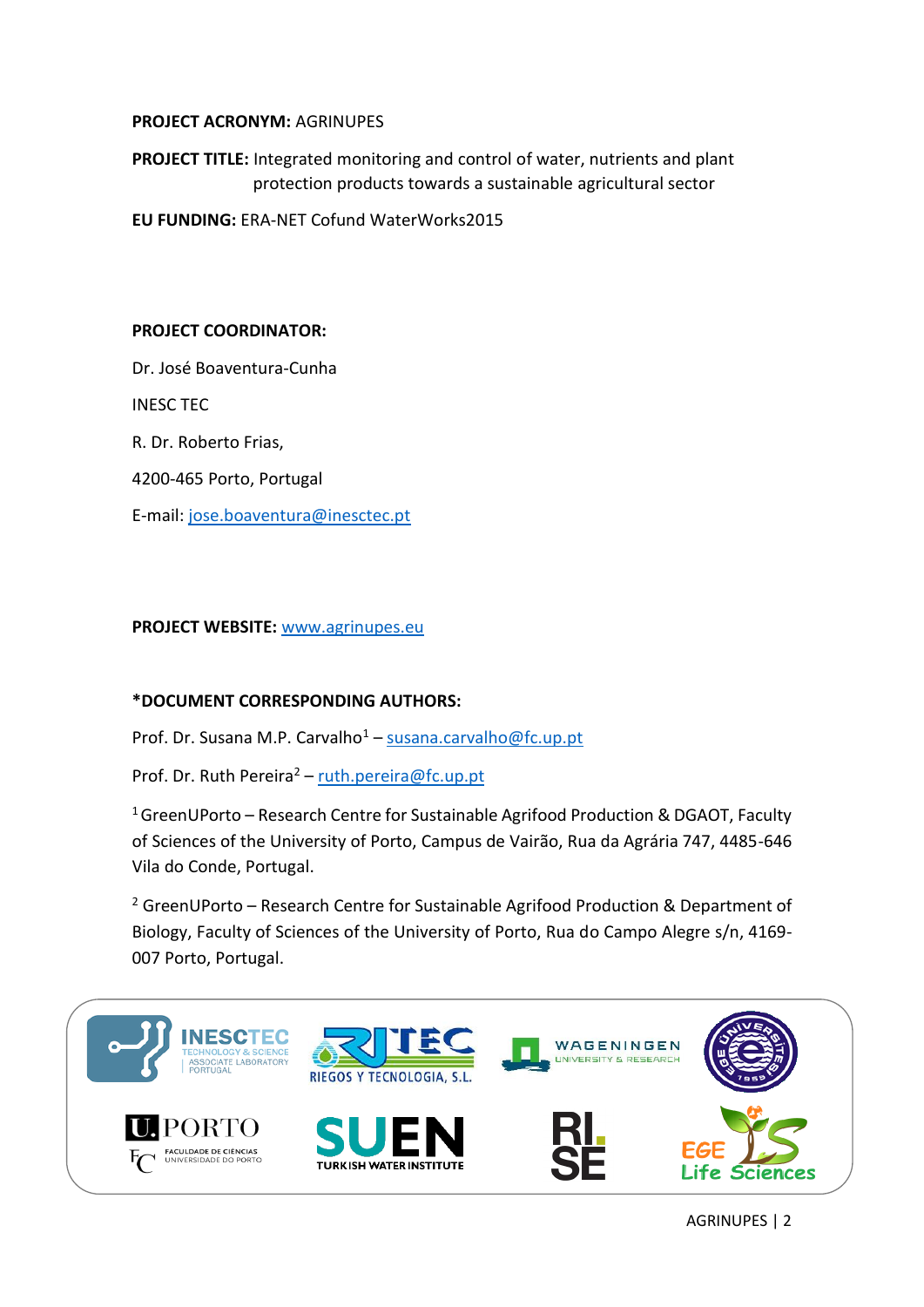# **Table of Contents**

| 1.                                                                                  |  |
|-------------------------------------------------------------------------------------|--|
| 2.                                                                                  |  |
| 2.1.                                                                                |  |
| 2.1.1.                                                                              |  |
| 2.1.2.                                                                              |  |
| 2.1.3.                                                                              |  |
| 2.1.4.                                                                              |  |
| 2.2.                                                                                |  |
| 2.2.1.                                                                              |  |
| 2.2.2.                                                                              |  |
| Soil retention function: ecotoxicological assays with aquatic species 14<br>2.2.3.  |  |
| 2.2.4.                                                                              |  |
| 2.2.5.                                                                              |  |
| 3.                                                                                  |  |
| 3.1.                                                                                |  |
| 3.1.1.                                                                              |  |
| 3.1.2.                                                                              |  |
| 3.1.3.                                                                              |  |
| 3.1.4.                                                                              |  |
| 3.2.                                                                                |  |
| 3.2.1.                                                                              |  |
| Soil Retention function: ecotoxicological assays using aquatic species 23<br>3.2.2. |  |
| Habitat function: ecotoxicological assays using terrestrial species  24<br>3.2.3.   |  |
| 3.2.4.                                                                              |  |
| 4.                                                                                  |  |
| 5.                                                                                  |  |
| 6.                                                                                  |  |

## **List of abbreviations**

| AGRINUPES | Integrated monitoring and control of water, nutrients and plant protection |
|-----------|----------------------------------------------------------------------------|
|           | products towards a sustainable agricultural sector                         |
| A-W       | Autumn-Winter period                                                       |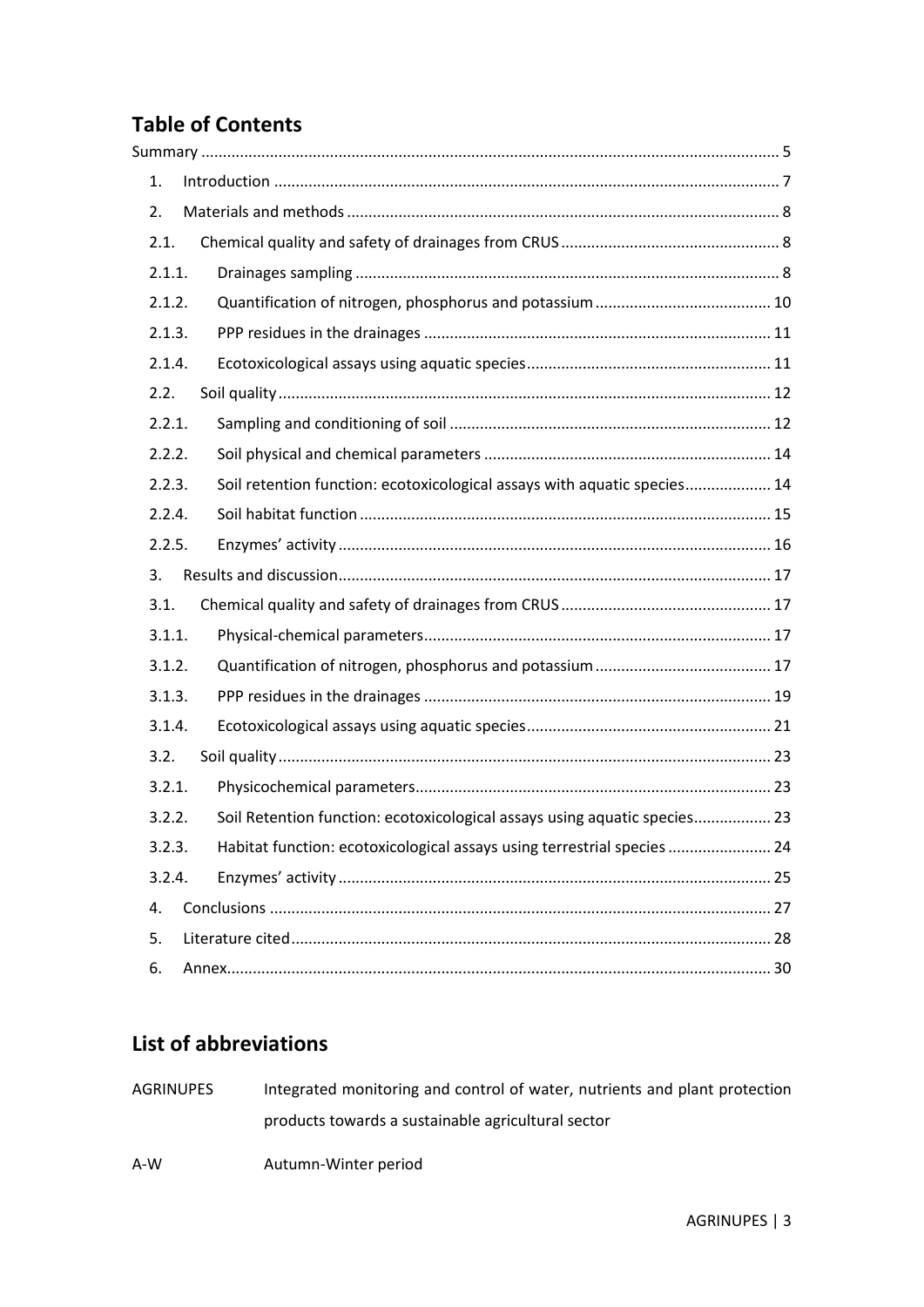| <b>CRUS</b>        | CascadeReUse System                                                                                                                                                                   |
|--------------------|---------------------------------------------------------------------------------------------------------------------------------------------------------------------------------------|
| EC <sub>20</sub>   | Effective concentration of 20% - The concentration that causes an effect of<br>20% (e.g. 20% reduction in growth) or that affect 20% of the test organisms<br>(e.g. 20% of mortality) |
| EC <sub>50</sub>   | Effective concentration of 50%                                                                                                                                                        |
| ELV                | <b>Emission Limit Value</b>                                                                                                                                                           |
| <b>FRes</b>        | Final reservoir                                                                                                                                                                       |
| <b>IRes</b>        | Initial reservoir                                                                                                                                                                     |
| <b>PPP</b>         | <b>Plant Protection Products</b>                                                                                                                                                      |
| Res                | Reservoir                                                                                                                                                                             |
| $S-S$              | Spring-Summer period                                                                                                                                                                  |
| Sub                | Substrate                                                                                                                                                                             |
| $Sub_{1y}$         | Substrate with 1 year of use                                                                                                                                                          |
| $Sub_{3y}$         | Substrate with 3 years of use                                                                                                                                                         |
| $Sub_{5y}$         | Substrate with 5 year of use                                                                                                                                                          |
| WHC <sub>max</sub> | Maximum Water Holding Capacity                                                                                                                                                        |
| <b>WP</b>          | <b>Work Package</b>                                                                                                                                                                   |

## **List of figures**

Figure 1. Scheme of the (a) irrigation flow, from the fresh nutrient solution until the drainage [reuse on soil and scheme of the \(b\) CascadeReUse Systems \(CRUS\) from the three CRUS where](#page-8-0)  [drainage samples were collected. The main components of each production system and](#page-8-0)  [sampling points \(SP\) are shown in the scheme.............................................................................](#page-8-0) 9 **Figure 2.** [Drainage sampling at different sampling points](#page-9-1) in each CascadeReUse System: (a) [immediately after draining through the substrate and at \(b\) the reservoirs were the drainages](#page-9-1)  [remain for later reuse on soil......................................................................................................](#page-9-1) 10 **Figure 3.** [Daily resuspension of the unicellular green algae Raphidocelis subcapitata in the 24](#page-11-2) [well plate used for the growth inhibition assay..........................................................................](#page-11-2) 12 **Figure 4.** [Immobilization test with the microcrustacean D. magna exposed to different dilutions](#page-11-3)  [of drainages from CascadeReUse systems in glass](#page-11-3) tubes. .......................................................... 12 **Figure 5.** [Schematic representation of the soil sampling design at the CascadeReUse System from](#page-12-0)  [the strawberry CRUS that reuses the drainages from the soilless main crop \(strawberry\) for the](#page-12-0)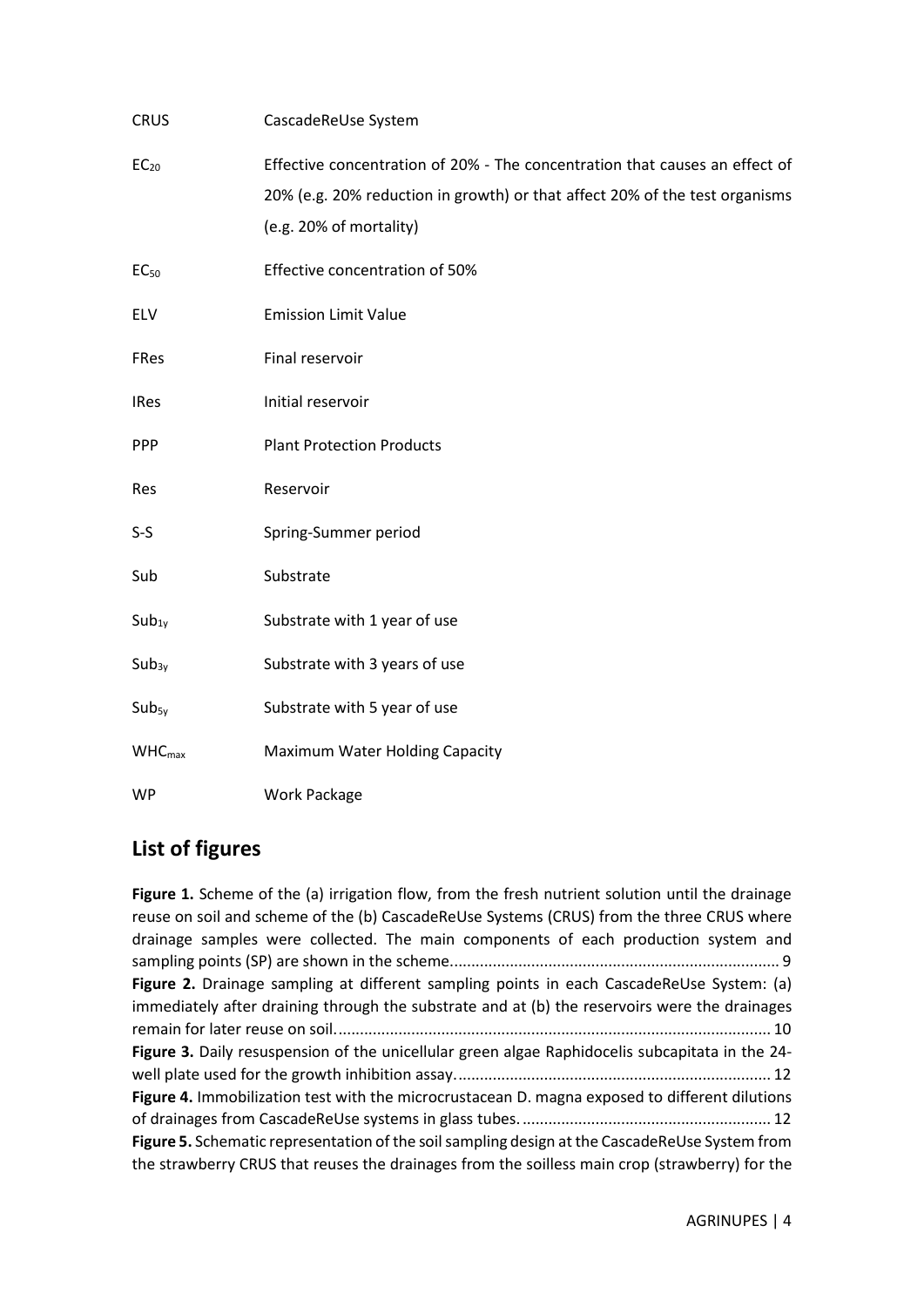[fertigation of a secondary crop \(tomato\) grown on soil \(in ridges\) under a plastic greenhouse.](#page-12-0) [.....................................................................................................................................................](#page-12-0) 13 **Figure 6.** (a) sampling of soil along the ridges at the secondary crop. (b) overall view of the [greenhouse covering the secondary crop...................................................................................](#page-13-2) 14 Figure 7. Preparation of the earthworms' reproduction test. After (a) selection of adult and [sexually mature individuals from the species Eisenia fetida, \(b\) exposure to soil samples were](#page-14-1)  [performed in plastic containers with 500 g of soil and feeding consisted of horse manure......](#page-14-1) 15 **Figure 8.** [Eggs from the springtail \(Folsomia candida\) being transferred to new culturing medium,](#page-15-1)  [a procedure for the maintenance of the cultures and for obtaining juveniles with the same age](#page-15-1)  for the reproduction assays. [.......................................................................................................](#page-15-1) 16

## **List of tables**

**Table 1.** [Summary of sampling point identification and sampling collection from the](#page-8-1)  [CascadeReUse Systems from the three CascadeReUse systems where drainages were collected.](#page-8-1) [.......................................................................................................................................................](#page-8-1) 9 **Table 2.** [Summary of the methods used and incubation conditions for the determination of the](#page-15-2)  enzymes activity of enzymatic process. [......................................................................................](#page-15-2) 16 **Table 3.** [Total nitrogen, total phosphorus and potassium concentration of the](#page-18-1) drainages from [the CRUS visited in the Autumn-Winter \(A-W\) and Spring-Summer \(S-S\) periods for sample](#page-18-1)  collection at the different sampling points. Results are expressed as the mean  $\pm$  SE of three [replicates. Different letters indicate significant differences through Tukey´s test \(p<0.05\), after](#page-18-1)  [one-way ANOVA..........................................................................................................................](#page-18-1) 19 **Table 4.** [Enzymes activity of the soils sampled from the selected CascadeReUse System, including](#page-26-1)  [reference soil from outside the greenhouse \(EXT\), reference soil from inside the greenhouse](#page-26-1)  [\(INT\) and soil collected along five ridges \(R1-R5\) irrigated with drainages from soilless cultivation](#page-26-1)  [of strawberry and reused for the fertigation of tomato grown on soil under a greenhouse. The](#page-26-1)  [activity is expressed in mass of a given product \(see table bottom\) per mass of dry matter and](#page-26-1)  [per hour of incubation \(mean ± SE\). Different letters indicate significant differences through](#page-26-1)  [Tukey´s test \(p<0.05\)...................................................................................................................](#page-26-1) 27 **Table 5.** [Correlation analysis, indicated by Pearson´s coefficient \(r\) between the soil enzyme´s](#page-29-1)  [activity and physicochemical parameters...................................................................................](#page-29-1) 30

## <span id="page-4-0"></span>**Summary**

This report describes the results and conclusions of the Work Package (WP) 5 from AgriNuPes project, and aims at assessing the suitability and impact of horticultural semi-open systems (CascadeReUse systems; CRUS) – which reuse the drainages from the soilless main crop in the fertigation of a secondary crop grown on soil. The quality and safety of the drainages and the impacts on soil quality were assessed. Thus, to meet these goals, a set of tasks were performed in Portugal, at the Faculty of Sciences of the University of Porto, from April 2017 to March 2019 (M4-M24 of AgriNuPes). The assessment of the safety and quality of drainages was done through the quantification of the three main macronutrients for plants (nitrogen, phosphorus and potassium) and Plant Protection Products (PPP) residues, and through ecotoxicological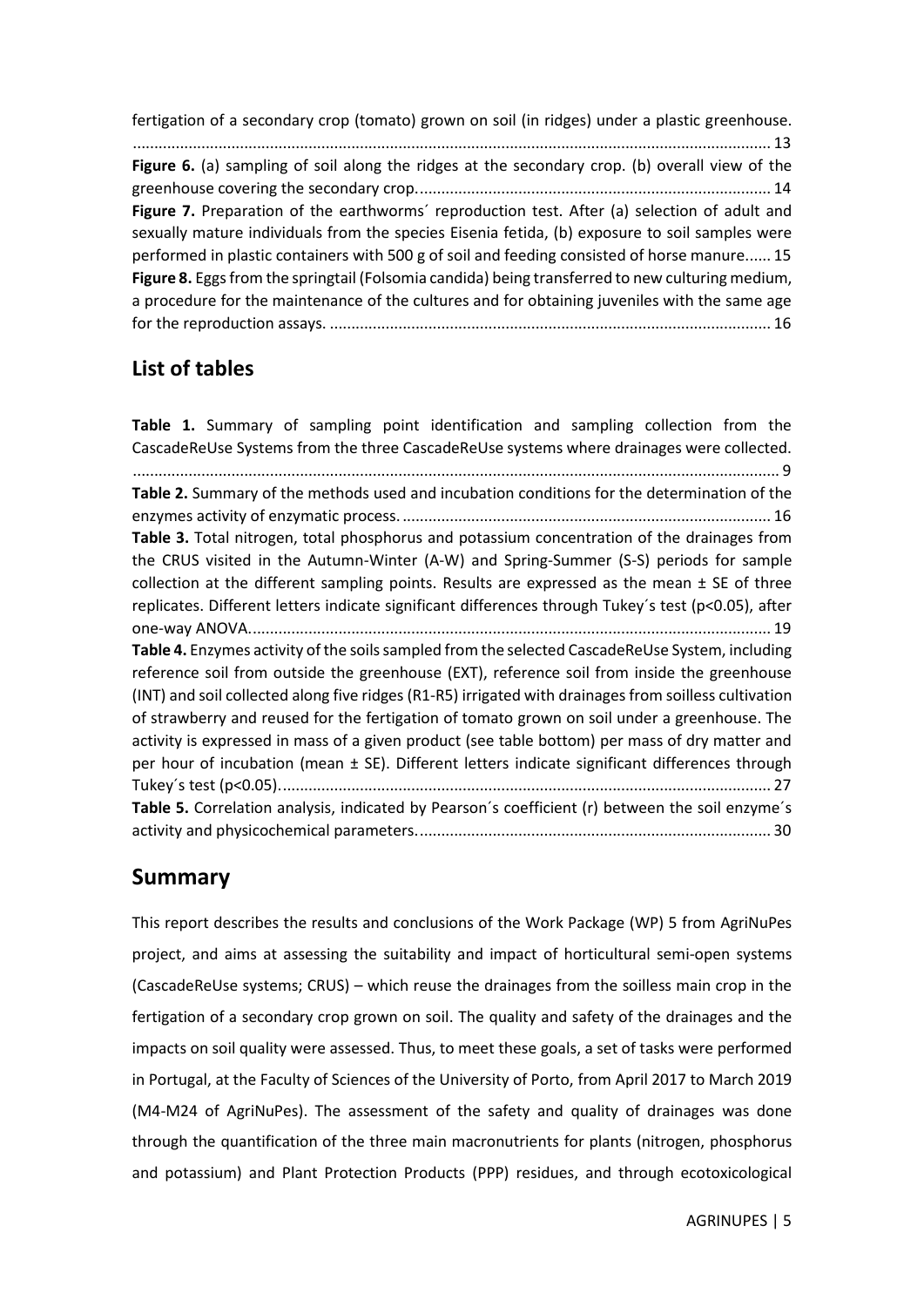assays using aquatic species (*Aliivibrio fischeri*, *Raphidocelis subcapitata* and *Daphnia magna*) and following standard protocols to assess drainages from three selected Portuguese CRUS used for growing different crops (rose, strawberry and tomato) and in two periods (Autumn-Winter and Spring-Summer). The soil quality of one of the CRUS (strawberry) was assessed through ecotoxicological assays using the same aquatic species as for the drainages, terrestrial species (*Eisenia fetida* and *Folsomia candida*), soil enzymes´ activity, potential nitrification and potential mineralization, to assess the impacts of the fertigation with drainages from CRUS on soil retention (by testing soil elutriates) and habitat functions, as well as soil fertility, respectively.

Drainage samples were taken immediately after draining through the substrates (Sub), with different years of use when possible (Sub<sub>nY</sub>), and from the reservoirs (Res) where the drainages were retained before reuse.

In general, the main macronutrients showed to remain along the systems, which corroborates the potential for drainages reuse. The higher concentrations of N and K were observed in drainages from the tomato CRUS, while the highest values for P were observed in the drainages from the rose CRUS. Nonetheless, the importance of using technological tools to support decision-making is reinforced by a crop-dependent consumption of nutrients in different proportions. The drainages showed to stimulate the bioluminescence of *A. fischeri* and the growth of *R. subcapitata*, which indicates the potential of the drainages to cause eutrophication in water bodies. Moderate toxicity to *R. subcapitata* was found for drainages from the substrates of the rose CRUS (Sub<sub>3y</sub> EC<sub>20</sub>=63%; Sub<sub>5y</sub> EC<sub>50</sub>=84%). This was the CRUS with higher levels of PPP residues recorded in the drainages. The drainages showed to be highly toxic to *D. magna*, as shown by 48h-EC<sub>50</sub> as low as 9.2% (Sub<sub>3y</sub>) or 10.8% (Res) from the strawberry CRUS. The high levels of conductivity may have been responsible for the acute response of this test organism.

Through the exposure of organisms to the whole soil samples fertigated with drainage from CRUS (terrestrial species) and to elutriates of those soils (aquatic species), it was shown that runoffs and leaching from those soils can cause toxicity to aquatic organism (*A. fischeri* EC50=10.3 g  $L^{-1}$ ; *R. subcapitata* EC<sub>50</sub>=223 g L<sup>-1</sup>) and that the CRUS can cause soil degradation by increased salinization, accumulation of PPP residues (under evaluation) and loss of fertility through reduction of soil microbial activity. The habitat function of these soils, as assessed in terms of survival and reproduction of both *E. fetida* and *F. candida*, is also affected.

In addition to what was defined in WP5, it was made a survey on the Emission Limit Values (ELV) for N and P for wastewater discharge and on environmental quality standards for surface water, according to the Portuguese legislation in force. These standards were used as referential for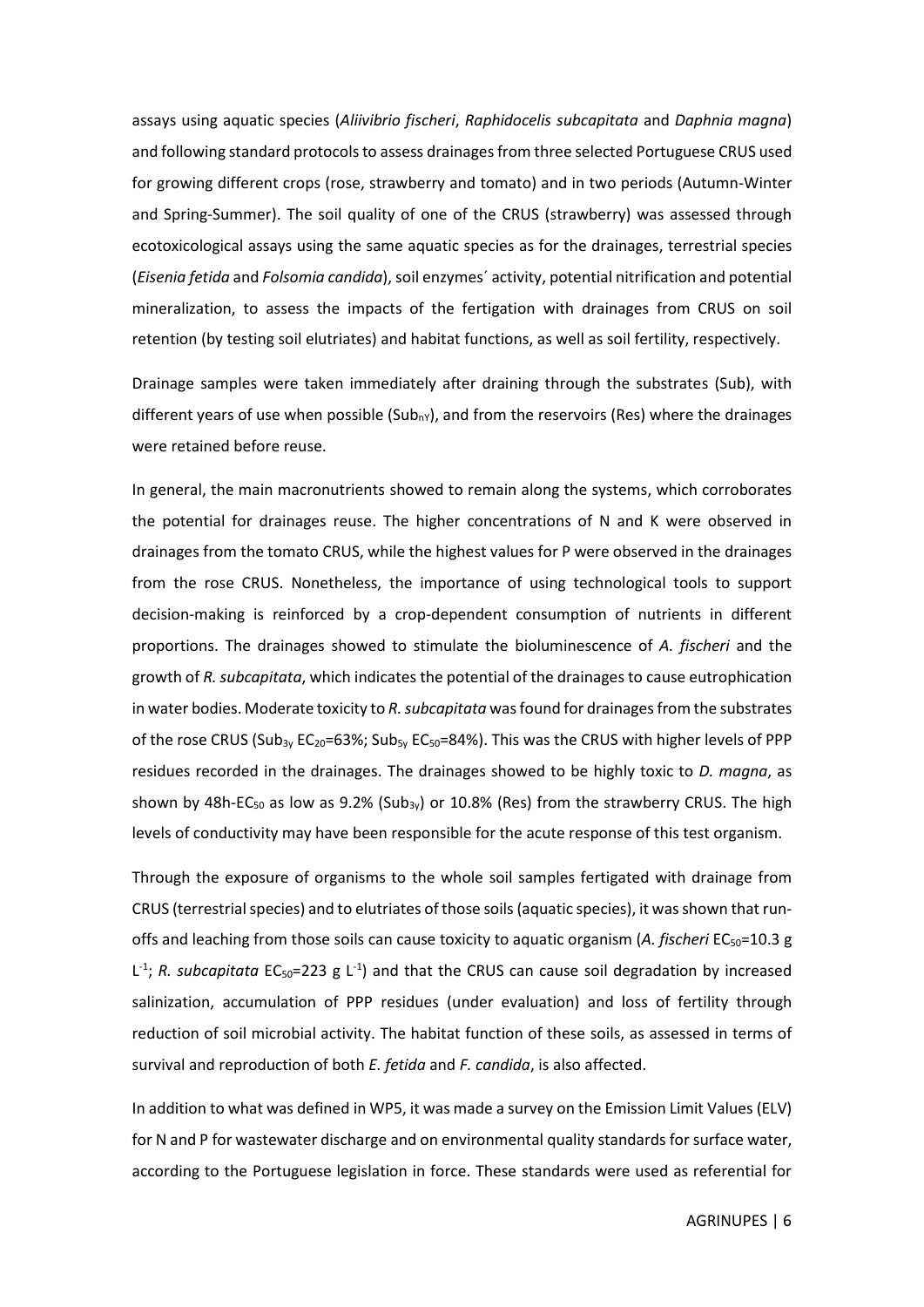the concentrations of macronutrients and PPP residues of the drainages. As such, according to those standards, it was also concluded that the drainages from soilless cultivation can be unsuitable for being discharged to the public sewage system, since the concentration of N and P were much higher than the ELV specific for each element.

While the CRUS are undoubtedly a better option than open systems (free drainage), procedures should be taken in order to mitigate their environmental impact and degradation of the agricultural area itself. The promotion of closed systems should be addressed to contribute to the European Union goals on climate changes adaptations, on soils biodiversity protection and to guarantee the sustainability and competitiveness of the horticulture sector under future forecasted environmental scenarios.

## <span id="page-6-0"></span>**1. Introduction**

In horticultural crops grown in substrate (semi-hydroponics), fertigation<sup>1</sup> is supplied ad libitum for an adequate growth of crops. Typically, the growers control fertigation through drainage volumes, which are commonly maintained between 30 to 40% of the total volume of the nutrient solution provided (Kooten et al., 2004). In respect to the reuse of the drainages, three types of systems can be considered: closed system, open system and semi-open system (CascadeReUse System, CRUS).

In the closed system, the drainage is collected in reservoirs and then recirculated to the same crop, after being mixed with fresh nutrient solution and corrected for electrical conductivity. In the open system the drainages are not reused and often simply released to the environment, and in the CRUS the drainages are reused, often only partially, for the fertigation of secondary crops (i.e., the crop which receives the drainage) grown on soil. As such, the non-recirculation of the drainages poses problems either in terms of efficiency of the soilless production or in terms of environmental impact in soilless production, since large amounts of water and nutrients are not recycled.

The WP5 of AgriNuPes project includes a set of five tasks focused on the CRUS in Portugal. After the conclusion of the first task, reported in D5.1 (Santos et al., 2017), where a general characterization of the CRUS was made through a questionnaire applied to horticultural growers, the following two tasks aimed at assessing the impact of CRUS on the quality and safety of irrigation/drainage water (T5.2) and on the quality of soil from the secondary crops fertigated with those drainages (T5.3).

<sup>&</sup>lt;sup>1</sup> Fertigation is the plants' irrigation enriched with nutrients that were injected in the irrigation system.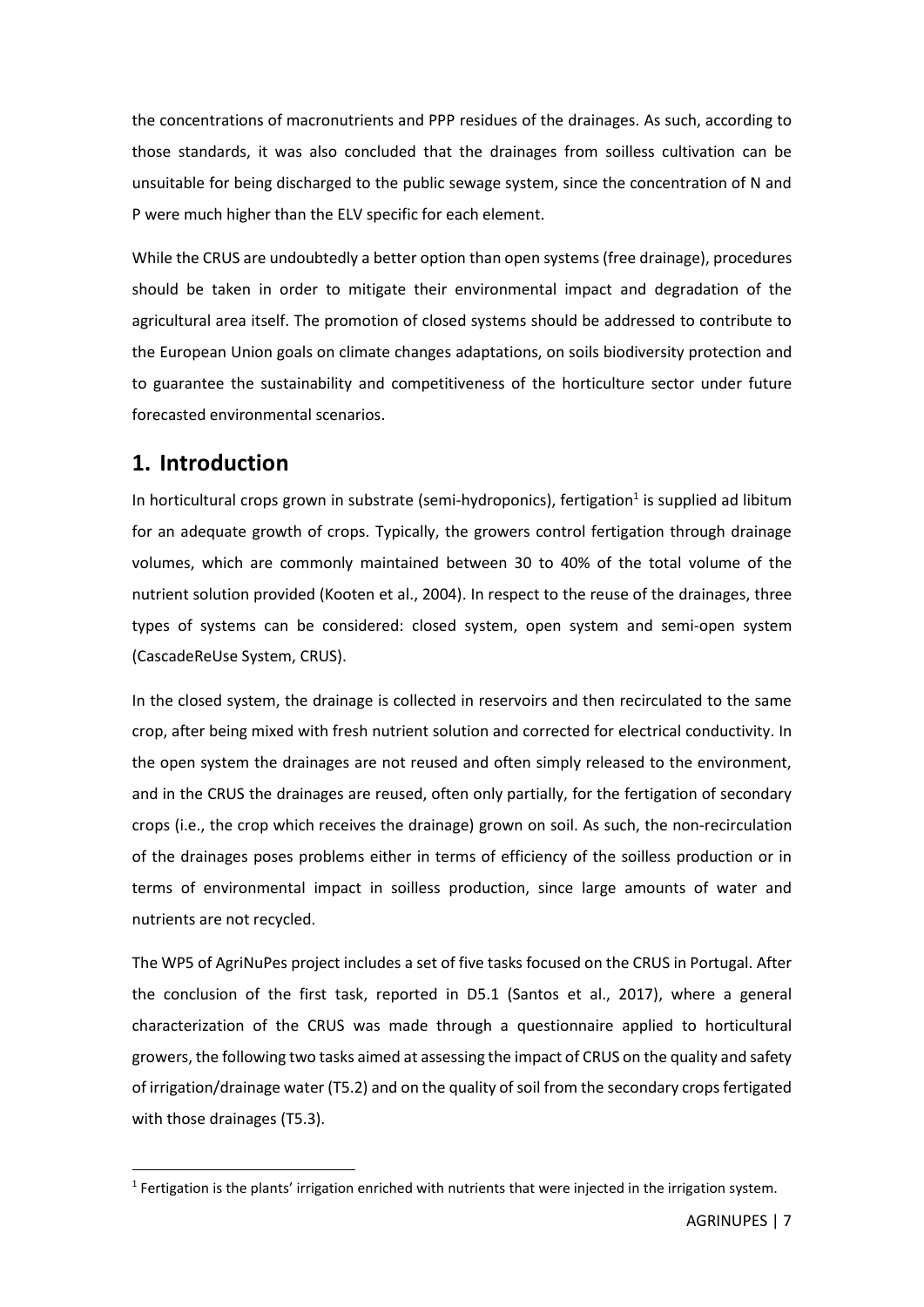For T5.2, three CRUS were taken as case studies from the cultivation of rose, strawberry and tomato. These crops were selected for their representativeness in terms of soilless cultivation in Portugal, and because of the expected different strategies in terms of nutritional management of each crop. Moreover, the samples were collected in the Autumn-Winter (A-W) and in the Spring-Summer (S-S) periods given the seasonality of the production management, which influences the fertigation management and the control of pests and diseases (Pardossi et al., 2011).

For T5.3, soil from the greenhouse under which the secondary crop from the strawberry CRUS was installed (in this case tomato), was assessed in terms of retention function for nutrients and PPP, habitat function and fertility, and compared with reference soils. For those purposes, the ecotoxicological assays were performed with aquatic species exposed to soil elutriates, terrestrial species directly exposed to the soil and it was assessed the soil´s enzymatic activity.

These tasks were performed from April 2017 to March 2019 (M4-M24 of AgriNuPes) in Portugal (FCUP), and the results are presented in this report.

#### <span id="page-7-0"></span>**2. Materials and methods**

#### <span id="page-7-1"></span>**2.1. Chemical quality and safety of drainages from CRUS**

Drainages were collected from three selected Portuguese horticultural growers that use CRUS for soilless cultivation of rose, strawberry and tomato. The rose and the strawberry CRUS were located in the Entre-Douro e Minho region and the tomato CRUS was located in the Beira Litoral region, in Portugal. After being collected and properly conditioned, the chemical quality of the drainages, its safety and subsequently its suitability for being recycled were assessed through (i) quantification of nitrogen and phosphorus levels, (ii) quantification of PPP residues levels (iii) and ecotoxicological assays.

#### <span id="page-7-2"></span>**2.1.1. Drainages sampling**

The drainage samples were collected in the A-W and the S-S except for the tomato CRUS, of which only the S-S collection was performed until M24 of AgriNuPes. The sample collection for the A-W at this CRUS was planned for February 2019, but no drainages were available at that time due to a delay on the start of the cropping cycle. Those results will be made available later.

Drainages samples were collected immediately after draining through the substrate and from each reservoir used by the grower for drainage collection and storage. Whenever as possible, drainages from substrates with different years of use were collected. As such, at the rose CRUS, samples from substrates with three and five years of use in both sampling periods were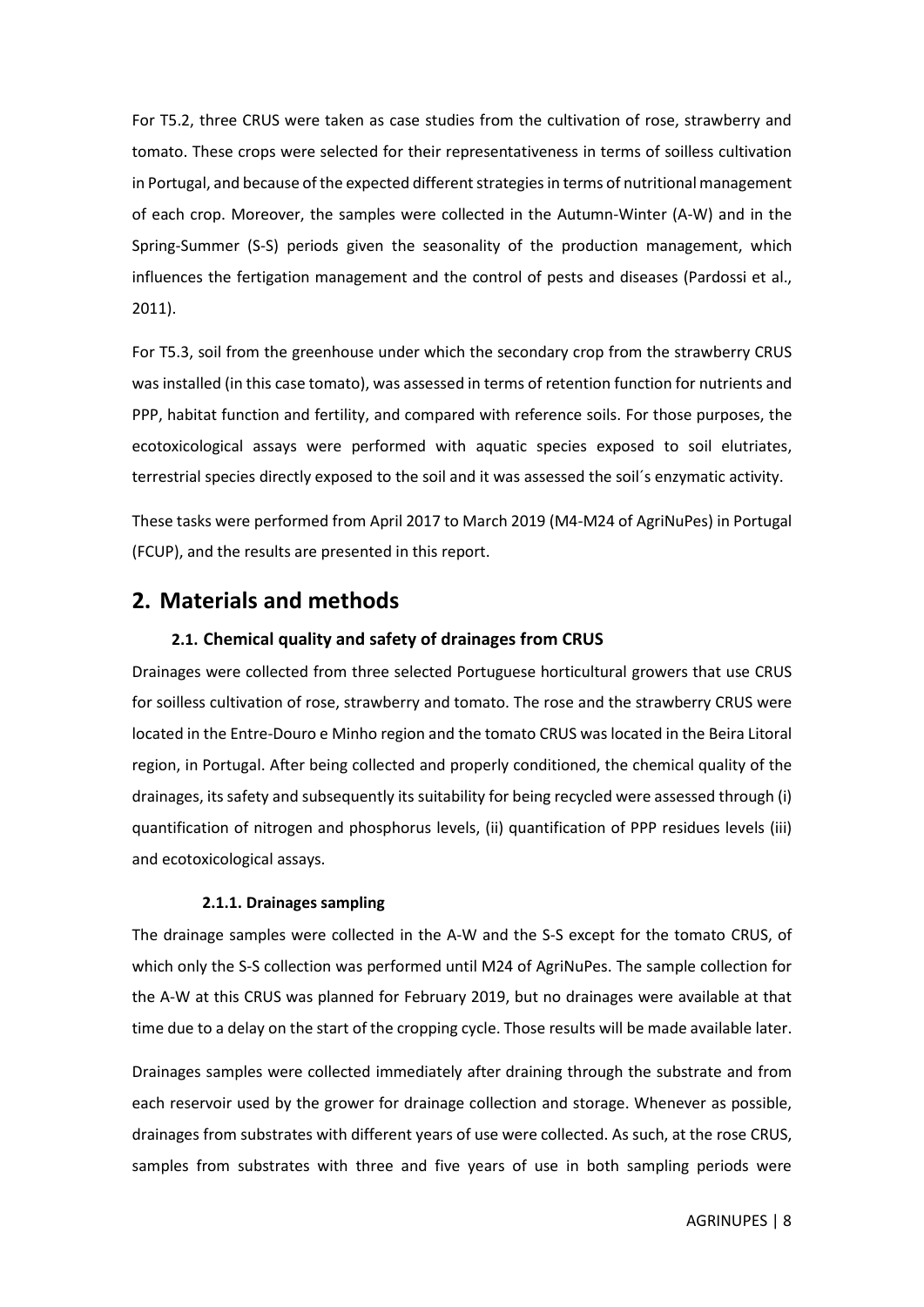collected, and at the strawberry CRUS samples from substrates with one and three years of use were collected in A-W period. During the S-S sampling, only a substrate with the same age was being used in the strawberry CRUS. In what regards the reservoirs, two tanks were available at the rose and the tomato CRUS, while only one reservoir was being used by the strawberry CRUS. The scheme fro[m Figure 1](#page-8-0) and Table 1 describe the sampling design followed for the three CRUS, as well as sampling points and dates.



<span id="page-8-0"></span>Figure 1. Scheme of the (a) irrigation flow, from the fresh nutrient solution until the drainage reuse on soil and scheme of the (b) CascadeReUse Systems (CRUS) from the three CRUS where drainage samples were collected. The main components of each production system and sampling points (SP) are shown in the scheme.

<span id="page-8-1"></span>**Table 1.** Summary of sampling point identification and sampling collection from the CascadeReUse Systems from the three CascadeReUse systems where drainages were collected.

| <b>Sampling point (SP)</b><br><b>identification</b> | <b>Sampling period</b> |                 |  |  |  |
|-----------------------------------------------------|------------------------|-----------------|--|--|--|
| <b>Rose</b>                                         | A-W (date)             | S-S (date)      |  |  |  |
| $Sub_{3v}$                                          | $V(15-11-2017)$        | $V(10-07-2018)$ |  |  |  |
| $Sub_{5v}$                                          | $V(15-11-2017)$        | $V(10-07-2018)$ |  |  |  |
| <b>IRes</b>                                         | $V(15-11-2017)$        | $V(10-07-2018)$ |  |  |  |
| <b>FRes</b>                                         | $V(15-11-2017)$        | $V(10-07-2018)$ |  |  |  |
| <b>Strawberry</b>                                   |                        |                 |  |  |  |
| $Sub_{1y}$                                          | $V(09-03-2018)$        | $V(18-09-2018)$ |  |  |  |
| $Sub_{3v}$                                          | $V(09-03-2018)$        | nc              |  |  |  |
| <b>Res</b>                                          | $V(09-03-2018)$        | $V(18-09-2018)$ |  |  |  |
| <b>Tomato</b>                                       |                        |                 |  |  |  |
| Sub                                                 | nc                     | $V(14-09-2018)$ |  |  |  |
| <b>IRes</b>                                         | nc                     | $V(14-09-2018)$ |  |  |  |
| <b>FRes</b>                                         | nc                     | $V(14-09-2018)$ |  |  |  |

**Sub** – drainage collected immediately after draining through the substrate, with indication of years of use (Subny) when applicable| **IRes** – drainage collected from the initial reservoir | **FRes** – drainage collected from the final reservoir | **Res** – drainage collected from the only reservoir. Note: nc indicates not-collected samples (se[e 2.1.1\)](#page-7-2).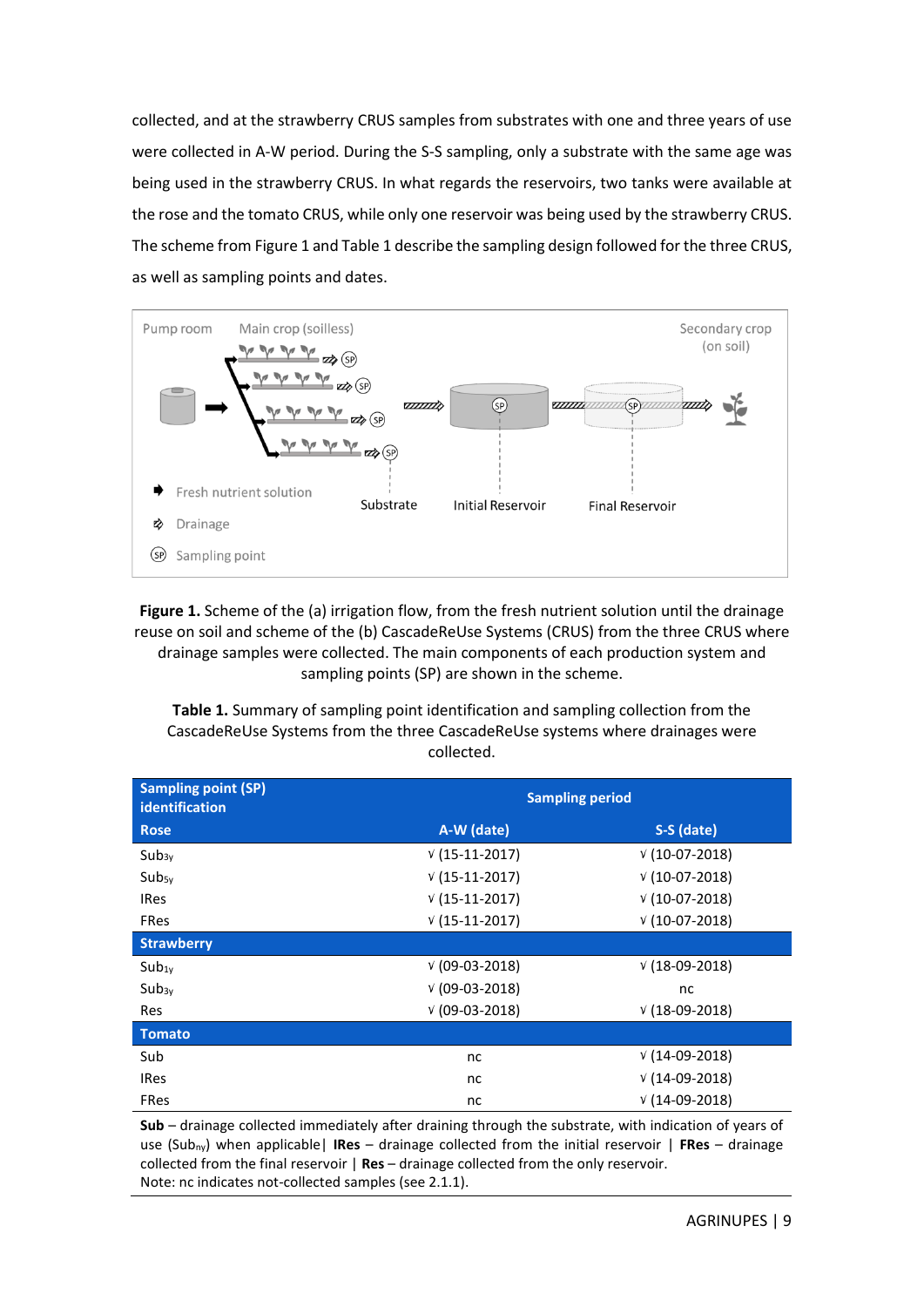The drainage samples were collected in glass bottles, previously washed with a basic solution of NAOH (4%) , (i) immediately after draining from the substrate [\(Figure 2-](#page-9-1)a) and (ii) at the drainage reservoirs of each CRUS. For (i), composite samples were obtained by collecting a similar volume at the end of the gutter of lines of plants randomly selected. For (ii), samples were collected by dipping the bottles into the reservoir [\(Figure 2-](#page-9-1)b).

Each crop was installed in a different substrate. Rose was cultivated in 100% coco peat, strawberry was cultivated in a mixed substrate (humus, coco peat, blond peat and coconut fiber) and tomato was cultivated in a mixture of coco peat and coconut fiber. The exact composition of the substrates as well as its origin is not provided by the manufacturers.

The electrical conductivity (EC), the pH and the dissolved oxygen were measured in the samples with a multiparametric probe (HI 9828 Hanna Instruments, UK).



**Figure 2.** Drainage sampling at different sampling points in each CascadeReUse System: (a) immediately after draining through the substrate and at (b) the reservoirs were the drainages remain for later reuse on soil.

#### <span id="page-9-1"></span><span id="page-9-0"></span>**2.1.2. Quantification of nitrogen, phosphorus and potassium**

The drainage samples for the determination of nitrogen (N) and phosphorus (P) were kept frozen at -18 °C from the day of collection. Before the quantification of total N and total P, the samples were slowly defrosted at 5 °C. The determination of N content was done colorimetrically through the chromotropic acid method (HI-93767A-50, Hanna Instruments, UK). The determination of P content was done colorimetrically following an adaptation of the Standard Methods for the Examination of Water and Wastewater, 20<sup>th</sup> edition, 4500-P C, vanadomolybdophosphoric acid method (HI-93758-0, Hanna Instruments, UK). Readings for N and P were performed using a multiparameter photometer (Hanna Instruments, C214).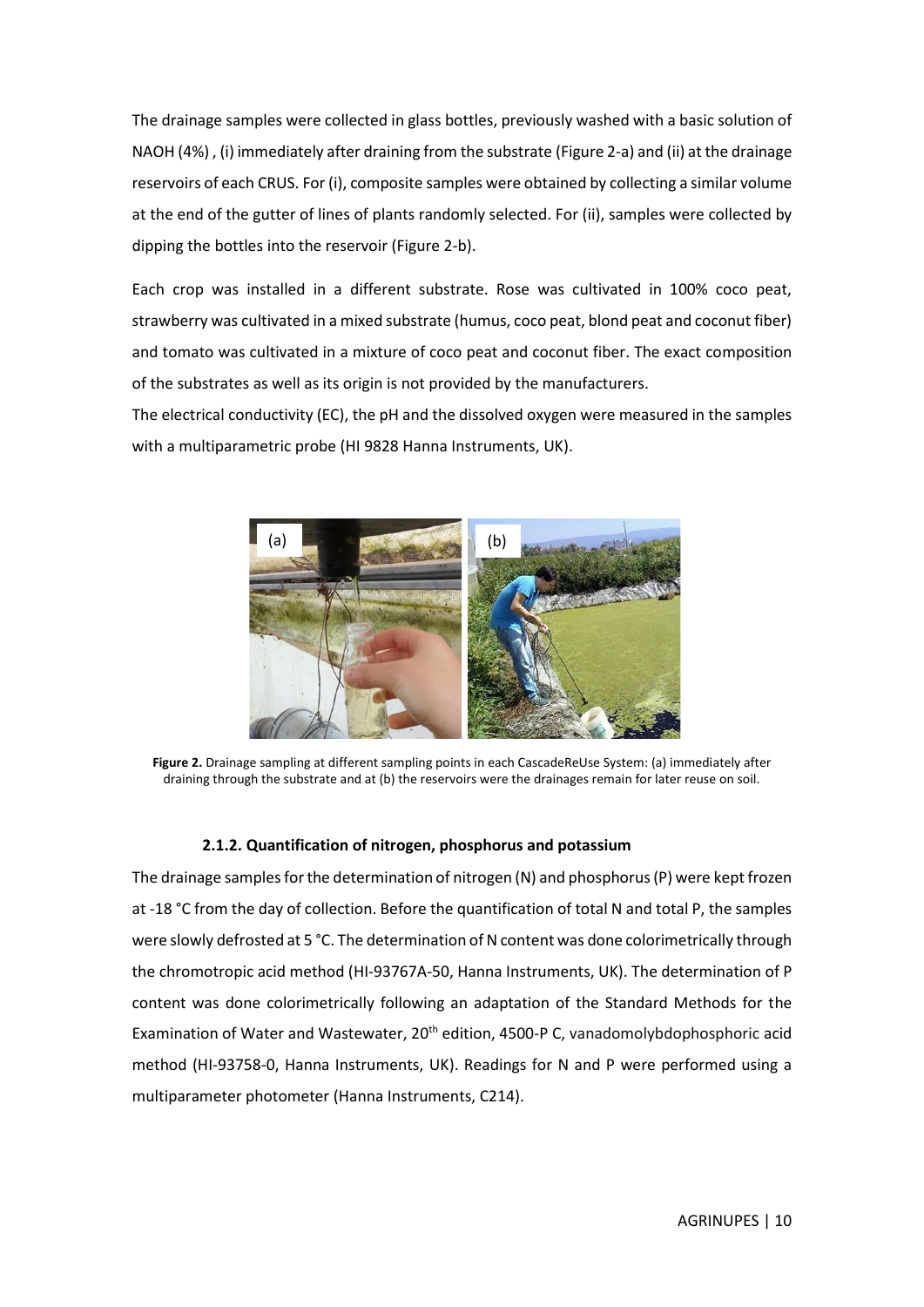The samples for the quantification of potassium (K) were acidified with nitric acid (1%) and kept at 4 °C. The determination of K content was performed by atomic absorption spectroscopy (GBC Avanta Sigma AAS).

For all macronutrients, the concentration recorded for each sample was the mean of three replicates. After a statistically significant difference was found between groups (sampling points of each CRUS) by one-way ANOVA (p<0.05), a Tukey post-hoc test was used to compare the means (IBM SPSS V25.0).

#### <span id="page-10-0"></span>**2.1.3. PPP residues in the drainages**

The samples for PPP residues were kept frozen at -18 °C from the day of collection until being sent for analysis. The quantification of PPP was done by an external laboratory (Eurofins Hydrologie Est, UK). For the selection of the active ingredients to be analysed, it was taken into account the information previously collected from growers through a questionnaire (Deliverable 5.1) (Santos et al., 2017) on the most used PPP (strobilurins, organophosphates, carbamates, pyrethroids, triazoles and others).

#### **2.1.4. Ecotoxicological assays using aquatic species**

<span id="page-10-1"></span>For the assessment of safety of the drainages, three aquatic species were used from different trophic levels in the food chain, including the marine bacteria *Aliivibrio fischeri*, the green microalgae *Raphidocelis subcapitata* and the microcrustacean *Daphnia magna* to perform standard ecotoxicological assays.

The acute toxicity of the drainages to *A. fischeri* was assessed using the Basic Test Protocol (81.9%) and the M500 analyzer from Microtox® (Modernwater, USA), by determining the inhibition of the bioluminescence of *A. fischeri* after 30 min of exposure to the different dilutions of the drainages.

Growth inhibition assays with the unicellular green algae *R. subcapitata* were performed according to the OECD 201 protocol (OECD, 2011). The algae were exposed for 72h in 24-well plates [\(Figure 3\)](#page-11-2) to different dilutions of the samples, starting at 100% and sequentially diluting with Woods Hole – MBL (Marine Biological Laboratory) medium, using a dilution factor of 1.25, to compare their growth with control conditions (100% MBL).

The Effective Concentrations<sup>2</sup> (EC<sub>50</sub> and EC<sub>20</sub>) and corresponding 95% confidence intervals were calculated through non-linear estimation using the least squares method with the STATISTICA Version 8 software (StatSoft, inc).

<sup>&</sup>lt;sup>2</sup> Effective Concentration is the concentration of the test substance expected to cause a given effect (EC<sub>50</sub>, 50%; EC20, 20%) in the test organism.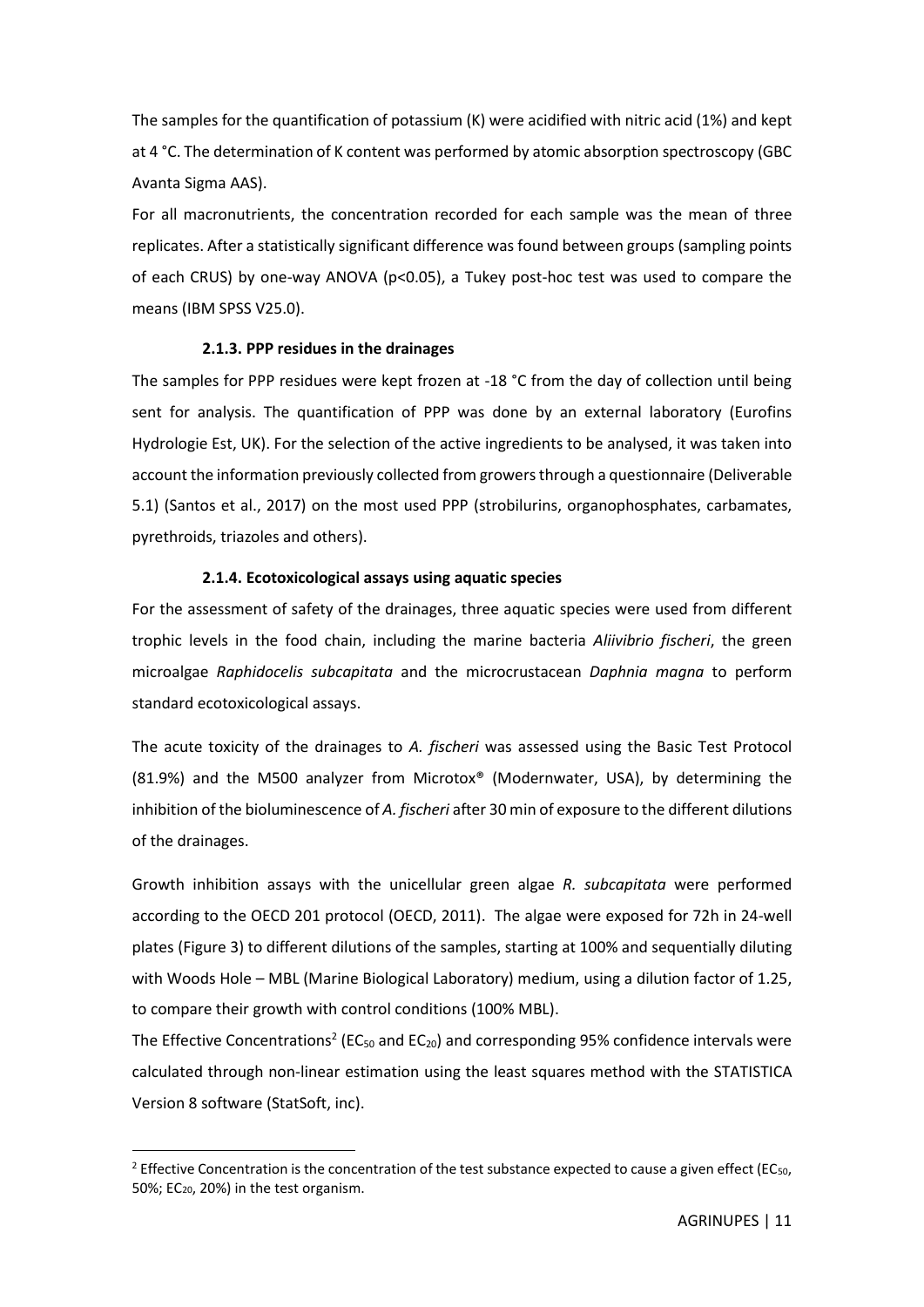

**Figure 3.** Daily resuspension of the unicellular green algae *Raphidocelis subcapitata* in the 24-well plate used for the growth inhibition assay.

<span id="page-11-2"></span>In order to assess the impact of drainages on *D. magna*, it was used the immobilization test according to the OECD 202 protocol (OECD, 1984). The cladocerans were exposed for 48 h to different concentrations of drainages in glass tubes [\(Figure 4\)](#page-11-3).

The EC<sub>50</sub>, EC<sub>20</sub> and corresponding confidence intervals were calculated through PROBIT nonlinear regression (IBM SPSS V25.0).



**Figure 4.** Immobilization test with the microcrustacean *D. magna* exposed to different dilutions of drainages from CascadeReUse systems in glass tubes.

#### <span id="page-11-3"></span><span id="page-11-0"></span>**2.2. Soil quality**

Several ecotoxicological assays were performed to assess the soil habitat and retention functions, and soil's fertility. Furthermore, several soil physical and chemical parameters such as pH, electrical conductivity, maximum water holding capacity (WHC $_{\text{max}}$ ) and organic matter content were analysed.

#### <span id="page-11-1"></span>**2.2.1. Sampling and conditioning of soil**

The strawberry CRUS mentioned above (in 2.1) was selected for assessing the impact of the drainages from CRUS on soil quality. In this CRUS, the drainages from the soilless main crop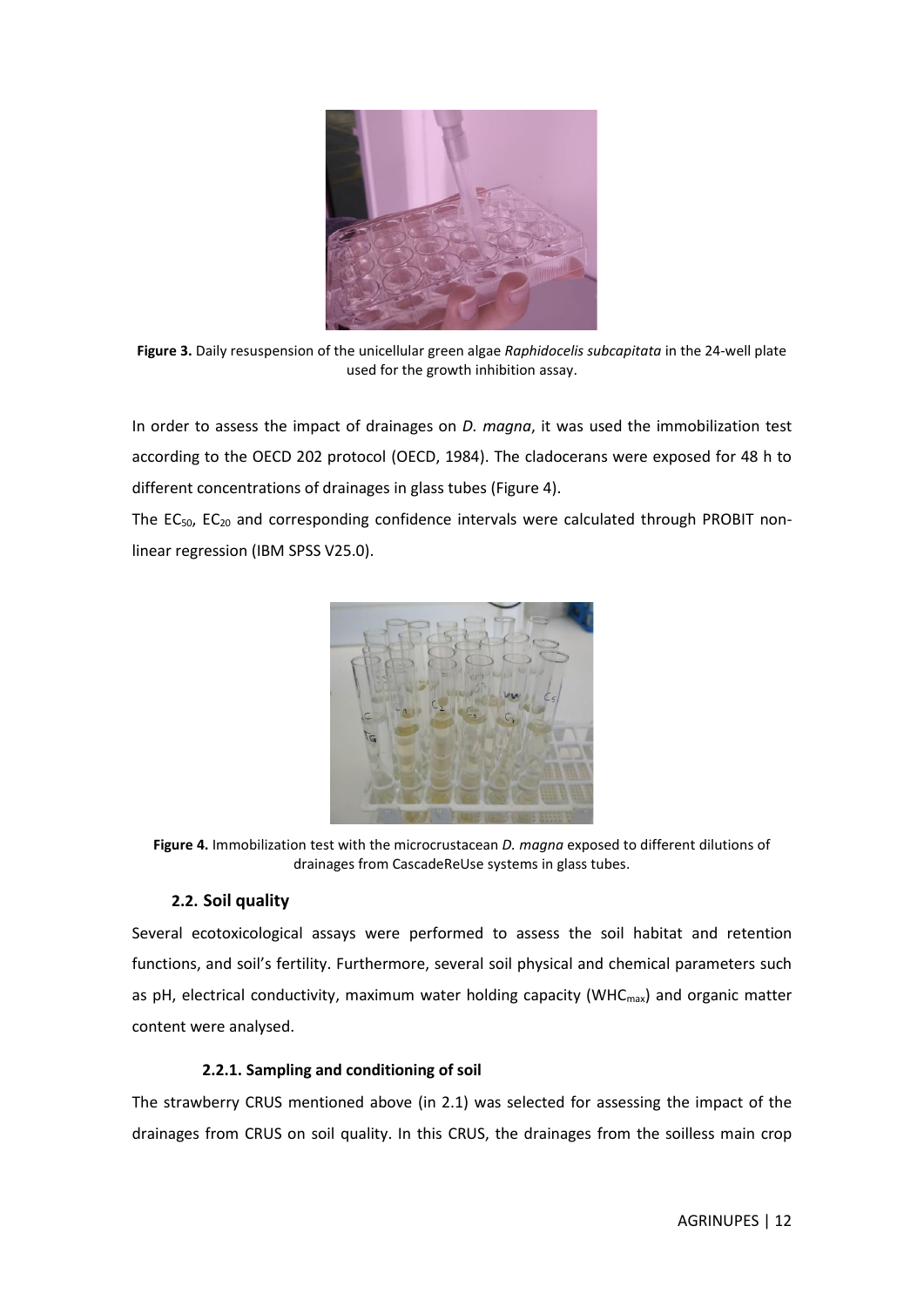(strawberry) are reused to irrigate a secondary crop (tomato) growing on soil and planted in ridges, under a plastic greenhouse with a covered area of 390  $m^2$ .

The sampling was done in July  $19<sup>th</sup>$  2018. For sample identification, the ridges were numbered from R1 to R5, from the north side to the south side of the greenhouse. Composite soil samples were collected superficially (0-20 cm) along both sides of each ridge, which are drip irrigated with the drainages, and also two reference soils were sampled as controls, including soil from inside the greenhouse but not irrigated with the drainages (identified as INT) and soil from the outside of the greenhouse and representative of the area (identified as EXT).

A schematization of the soil sampling is presented in [Figure 5.](#page-12-0)



<span id="page-12-0"></span>**Figure 5.** Schematic representation of the soil sampling design at the CascadeReUse System from the strawberry CRUS that reuses the drainages from the soilless main crop (strawberry) for the fertigation of a secondary crop (tomato) grown on soil (in ridges) under a plastic greenhouse.

Samples to be used for the ecotoxicological assays were maintained refrigerated at 5  $^{\circ}$ C, whereas samples for measuring soil enzymes activity, potential nitrification and potential mineralization and PPP residues were stored at -18 °C. For the PPP residues, before storage the samples were wrapped in aluminium foil.

For the soil porosity and bulk density determinations, plastic cylinders with an internal diameter of 4.3 cm and 5 cm height (volume core of 72.6  $cm<sup>3</sup>$ ) were collected in every sampling point.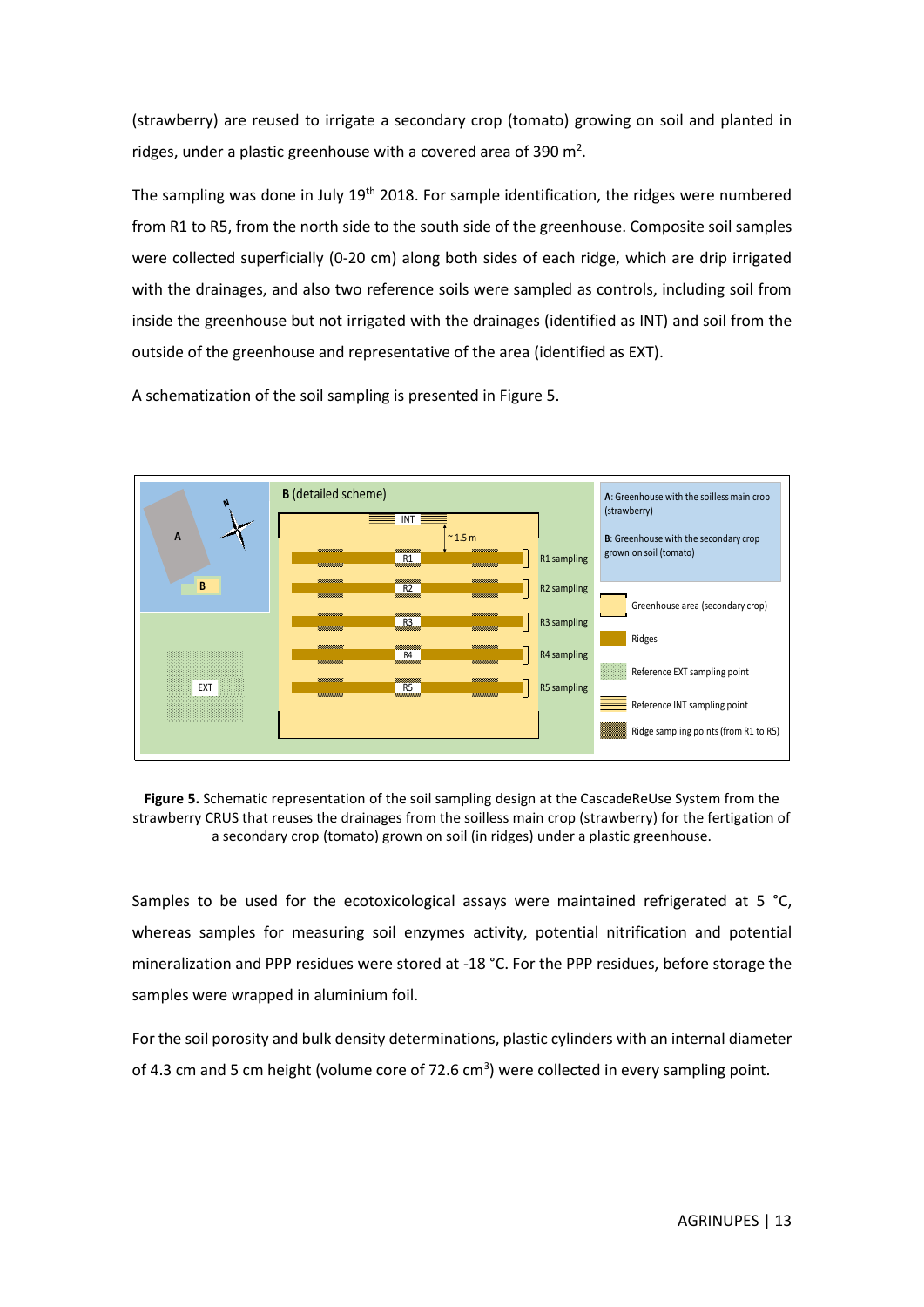

Figure 6. (a) sampling of soil along the ridges at the secondary crop. (b) overall view of the greenhouse covering the secondary crop.

#### <span id="page-13-2"></span><span id="page-13-0"></span>**2.2.2. Soil physical and chemical parameters**

For the soil porosity and bulk density, the determinations were performed according to the USDA method (USDA, 2014).

The soil pH was determined according to the method described by the standard protocol ISO 10390 (ISO, 2005). After the pH has been measured, the soil:water suspension (1:5 m/v) was left overnight and the electrical conductivity was measured as described in Annex C of the ISO 11268-2 (ISO, 2012), by introducing the probe into the suspension without touching the settled soil. The WHC and the organic matter content were determined as described in ISO 17512-1 (ISO, 2008).

After a statistically significant difference was found between the means for each soil by one-way ANOVA (p<0.05), a Tukey's post-hoc test was used for multiple comparisons of the means (IBM SPSS V25.0).

#### <span id="page-13-1"></span>**2.2.3. Soil retention function: ecotoxicological assays with aquatic species**

The aquatic species *R. subcapitata* and *A. fischeri* were used in the ecotoxicological assays with soil elutriates.

For the assays with *R. subcapitata* it was used the same protocol as for assessing the toxicity of the drainages (OECD 201 protocol). The Effective Concentrations (EC<sub>50</sub> and EC<sub>20</sub>) and corresponding 95% confidence intervals were calculated through non-linear estimation using the least squares method with the STATISTICA Version 8 software (StatSoft, inc).

For *A. fischeri*, it was used the solid-phase Basic Test protocol (Modernwater, USA). The acute toxicity of the elutriates to *A. fischeri* was assessed after 30 min of exposure to the different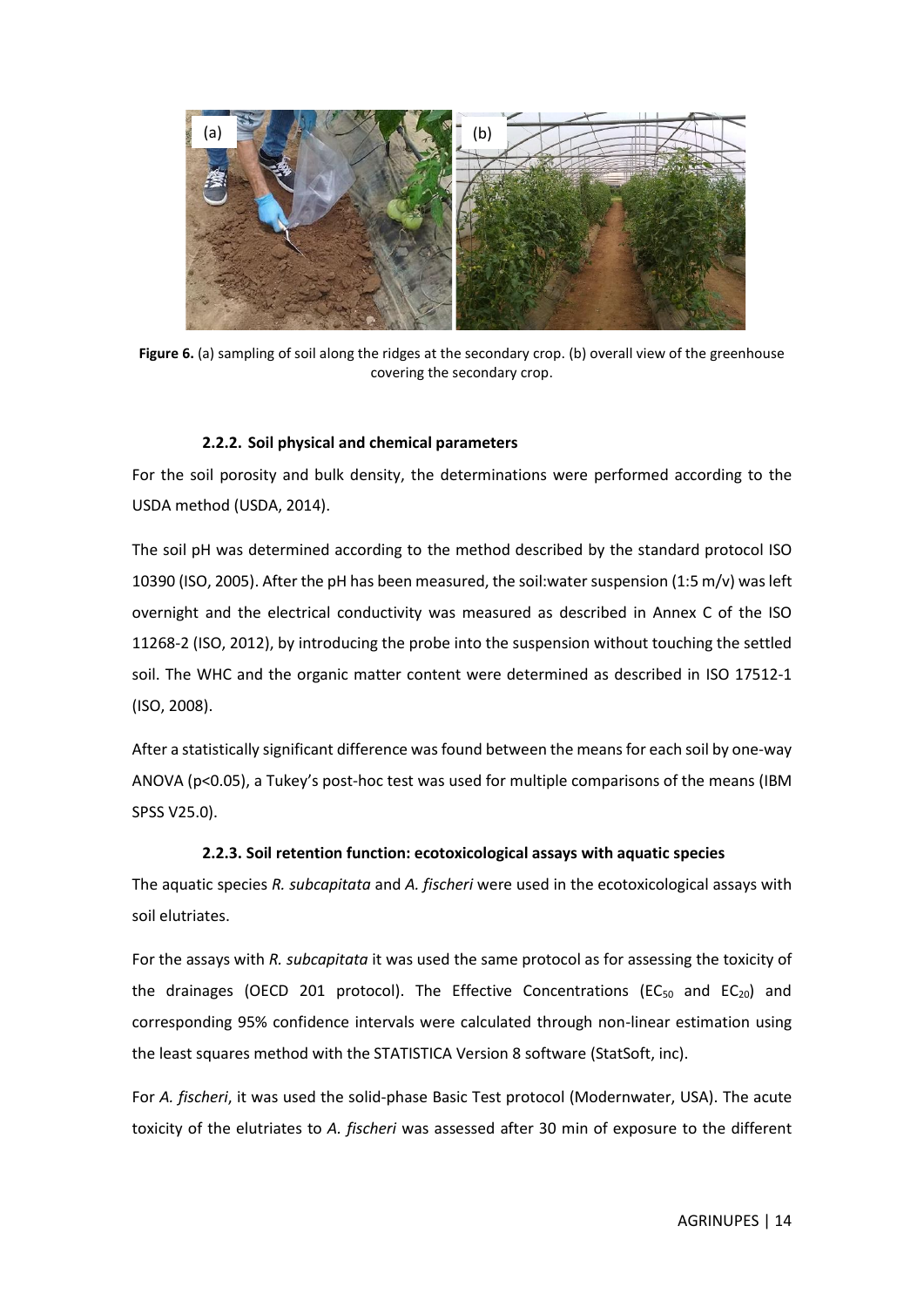dilutions. The data were processed with the Microtox® Omni Software, and whenever as possible EC values were estimated after adjusting a Probit model to data.

#### <span id="page-14-0"></span>**2.2.4. Soil habitat function**

For assessing the habitat function of soil, two reproduction tests were performed using soil invertebrates, including the earthworm *Eisenia fetida* (Annelida: Oligochaeta) and the springtail *Folsomia candida* (Insecta: Collembola) which were exposed to 4 mm fraction of the soils sampled.

Survival adults and fecundity are presented as the average of each treatment. After a statistically significant difference was found between the means for each soil by one-way ANOVA (p<0.05), a Tukey's post-hoc test was used for multiple comparisons of the means (IBM SPSS V25.0).

#### *Earthworms*

In addition to sampled reference soils not irrigated by the drainages (internal and external to the greenhouse), it was also used OECD artificial soil as control. This soil was prepared by mixing 70% dry sand, 20% kaolin clay and 10% defaunated sphagnum peat. Adult and sexually mature earthworms from the species *E. fetida* were exposed to soil samples plus the control soil [\(Figure](#page-14-1)  [7\)](#page-14-1) for assessing the effects on reproduction according to the OECD 222 protocol. Survival was registered after 28 days of exposure and fertility was assessed after 56 days from the beginning of the assay.



**Figure 7.** Preparation of the earthworms´ reproduction test. After (a) selection of adult and sexually mature individuals from the species *Eisenia fetida*, (b) exposure to soil samples were performed in plastic containers with 500 g of soil and feeding consisted of horse manure.

#### <span id="page-14-1"></span>*Springtails*

The reproduction test with *F. candida* was performed following the ISO 11267 protocol (ISO, 2014). Survival of the springtails was registered after 21 days of exposure.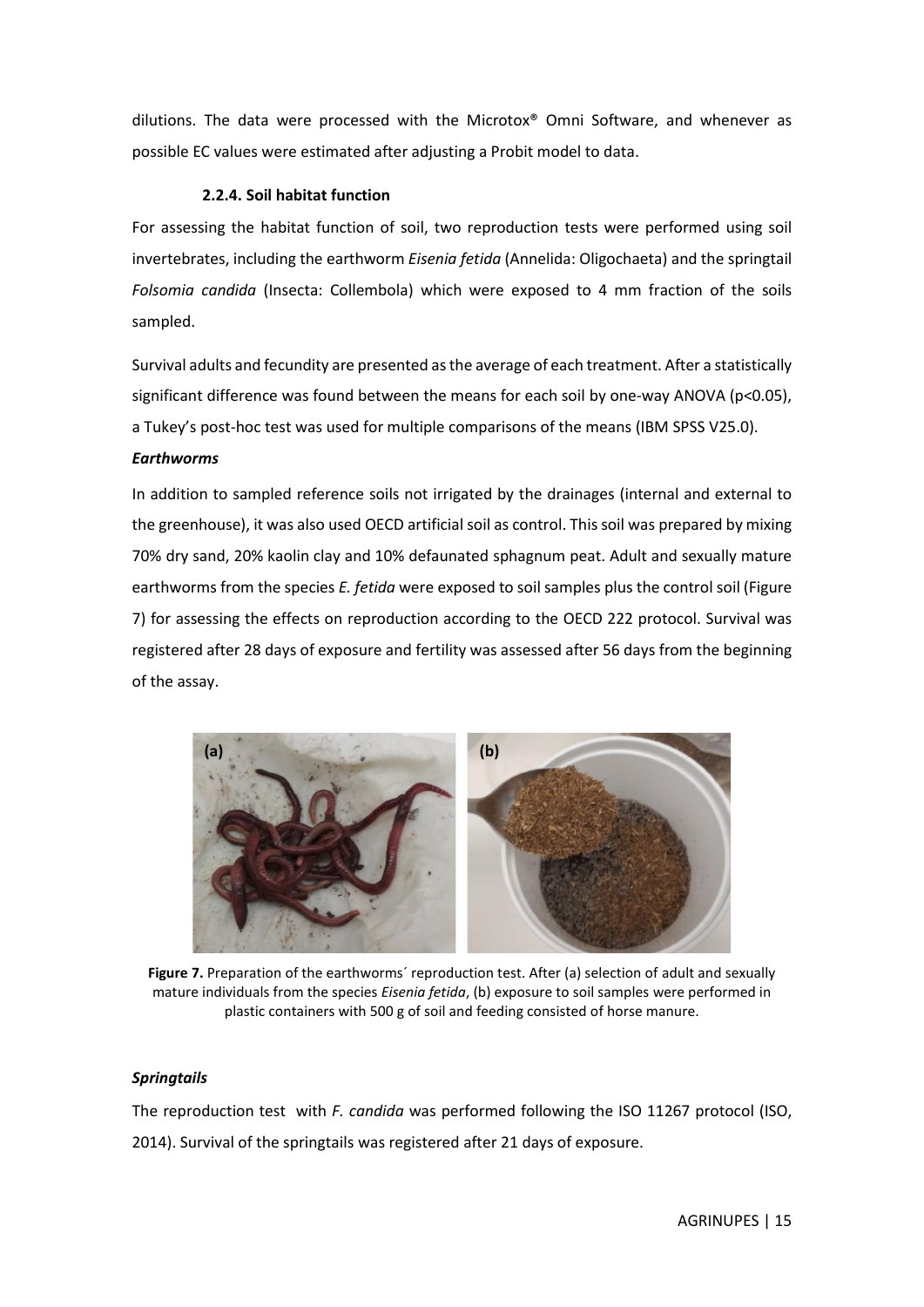

**Figure 8.** Eggs from the springtail (*Folsomia candida*) being transferred to new culturing medium, a procedure for the maintenance of the cultures and for obtaining juveniles with the same age for the reproduction assays.

#### <span id="page-15-1"></span><span id="page-15-0"></span>**2.2.5. Enzymes' activity**

For assessing the fertility of soils, it was assessed the activity of dehydrogenase soil enzymes as well as enzymes involved in the cycles of carbon (CM-cellulase), nitrogen (urease), phosphorus (phosphatase) and sulfur (arylsulfatase). Potential nitrification and N-mineralization process were also assessed and compared with reference soils.

The soil samples were sieved with a 2 mm sieve and slowly defrosted at 5 °C, 48 h before the assays. The enzymatic activity was evaluated in three sub-replicates per soil sample, each one consisting in 1 g of soil in a 15 mL falcon tube. After incubation at optimal temperatures and oxidation of specific substrates, the enzymes´ activity was determined colorimetrically in 96-well microplates using a Multiskan™ FC Microplate Photometer (Thermo Fisher Scientific, USA) at the wavelength specified in the methodology used in each determination [\(Table 2\)](#page-15-2).

| <b>Enzyme or enzymatic</b><br><b>process</b> | <b>Method</b>                                                                       | <b>Incubation</b>    |
|----------------------------------------------|-------------------------------------------------------------------------------------|----------------------|
| CM-cellulase                                 | Schinner and von Mersi (1990)                                                       | 24 h: 50 °C          |
| Nitrification process                        | modified method from Berg and Rosswall (1985)                                       | 5 h; 25 °C           |
| N-mineralization process                     | Kandeler and Gerber (1988)                                                          | 7 days; 40 °C        |
| Urease                                       | Kandeler and Gerber (1988)                                                          | 2 h: $37 °C$         |
| Dehydrogenase                                | modified method from Thalmann (1968)                                                | 24 h; 40 °C          |
| Phosphatase                                  | adapted method from Tabatabai and Bremner (1969) and<br>Eivazi and Tabatabai (1977) | 1 h; $37 °C$         |
| Arylsulfatase                                | Strobl et al. (1996)                                                                | 1 h; 37 $^{\circ}$ C |

<span id="page-15-2"></span>**Table 2.** Summary of the methods used and incubation conditions for the determination of the enzymes activity of enzymatic process.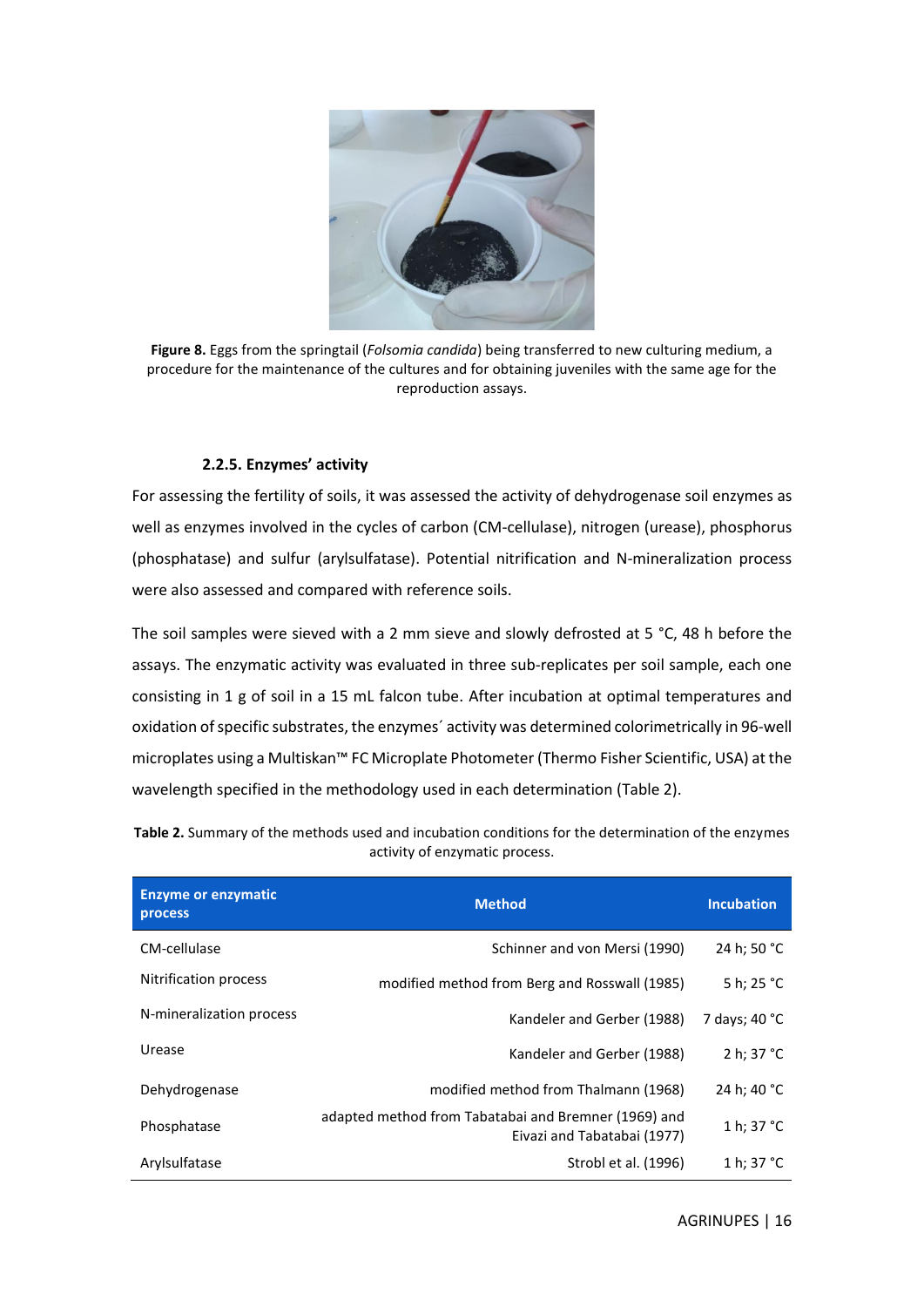The values are presented as the mean of the three sub-replicates per sample. After a statistically significant difference was found between the means for each soil by one-way ANOVA (p<0.05), a Tukey post-hoc test was used for multiple comparisons (IBM SPSS V25.0).

### <span id="page-16-0"></span>**3. Results and discussion**

#### <span id="page-16-1"></span>**3.1. Chemical quality and safety of drainages from CRUS**

#### <span id="page-16-2"></span>**3.1.1. Physical-chemical parameters**

In the A-W period, the drainages had a pH ranging from 5.95 to 6.72. The drainages from the S-S period showed pH ranging from weakly acidic to neutral from 6.40 to 7.30. In terms of electrical conductivity, the drainages from the tomato CRUS showed the highest values, ranging from 3.1 dS  $m<sup>-1</sup>$  (FRes) to 6.0 dS  $m<sup>-1</sup>$  (Sub). The drainages from the rose CRUS showed slightly higher electrical conductivity at the S-S period (1.6 dS m<sup>-1</sup>, IRes; 2.3 dS m<sup>-1</sup>, Sub<sub>5y</sub>) than in the A-W period (1.3 dS m<sup>-1</sup>, Sub<sub>5y</sub>; 1.6 dS m<sup>-1</sup> Sub<sub>3y</sub>) and the strawberry CRUS showed slightly higher electrical conductivity at the A-W period (1.3 dS m<sup>-1</sup>, Sub<sub>3y</sub> and Res; 1.5 dS m<sup>-1</sup>, Sub<sub>1y</sub>) than in the S-S period  $(0.9 dS m<sup>-1</sup> Res; 1.0 dS m<sup>-1</sup> Sub<sub>1y</sub>).$ 

The dissolved oxygen for the rose CRUS ranged from 66.4% (Sub<sub>5y</sub>) to 82.0% (IRes) in A-W and from 59.6% (Sub<sub>5y</sub>) to 72.1% (FRes) in S-S. For the strawberry CRUS the dissolved oxygen ranged from 46.2% (Sub<sub>1y</sub>) to 57.3% in A-W and was 48.7% (Res) and 56.7% (Sub<sub>1y</sub>) in S-S, and for the tomato CRUS the dissolved oxygen ranged from 57.0% (FRes) to 66.7% (Sub) in S-S.

#### <span id="page-16-3"></span>**3.1.2. Quantification of nitrogen, phosphorus and potassium**

The overall results of the quantification of total nitrogen, total phosphorus and potassium in the drainages are presented in [Table 3.](#page-18-1)

In terms of [N] in the drainages, the highest values were observed for the tomato CRUS in the S-S period, with [N] ranging from 175.3 mg/L (FRes) to 459.7 mg/L (IRes). The drainage from IRes of this CRUS showed N content 1.2-fold higher compared with drainage from Sub (p<0.01) and 2.6-fold higher content compared with FRes (p<0.001).

The drainages from the rose CRUS showed higher [N] in the A-W period than in the S-S period, but with no significant differences among sampling points, for each period. In the A-W period the values ranged from 121.3 mg/L (IRes) to 140.7 mg/L (FRes), and in the S-S period the values ranged from 49.3 mg/L (FRes) to 68.7 mg/L (Sub5<sub>y</sub>). The lowest [N] were found in the drainages from the strawberry CRUS, ranging from 51.3 mg/L (Res) to 86.0 mg/L (Sub $_{1y}$ ) in the A-W period, and from 52.0 mg/L (Res) to 91.3 mg/L (Sub $_{1y}$ ) in the S-S period.

Relatively to the [P], the highest values were observed in drainages from the rose CRUS. The highest  $[P]$  was observed in the A-W period in drainage from Sub<sub>3v</sub>, with 42.2 mg/L, which was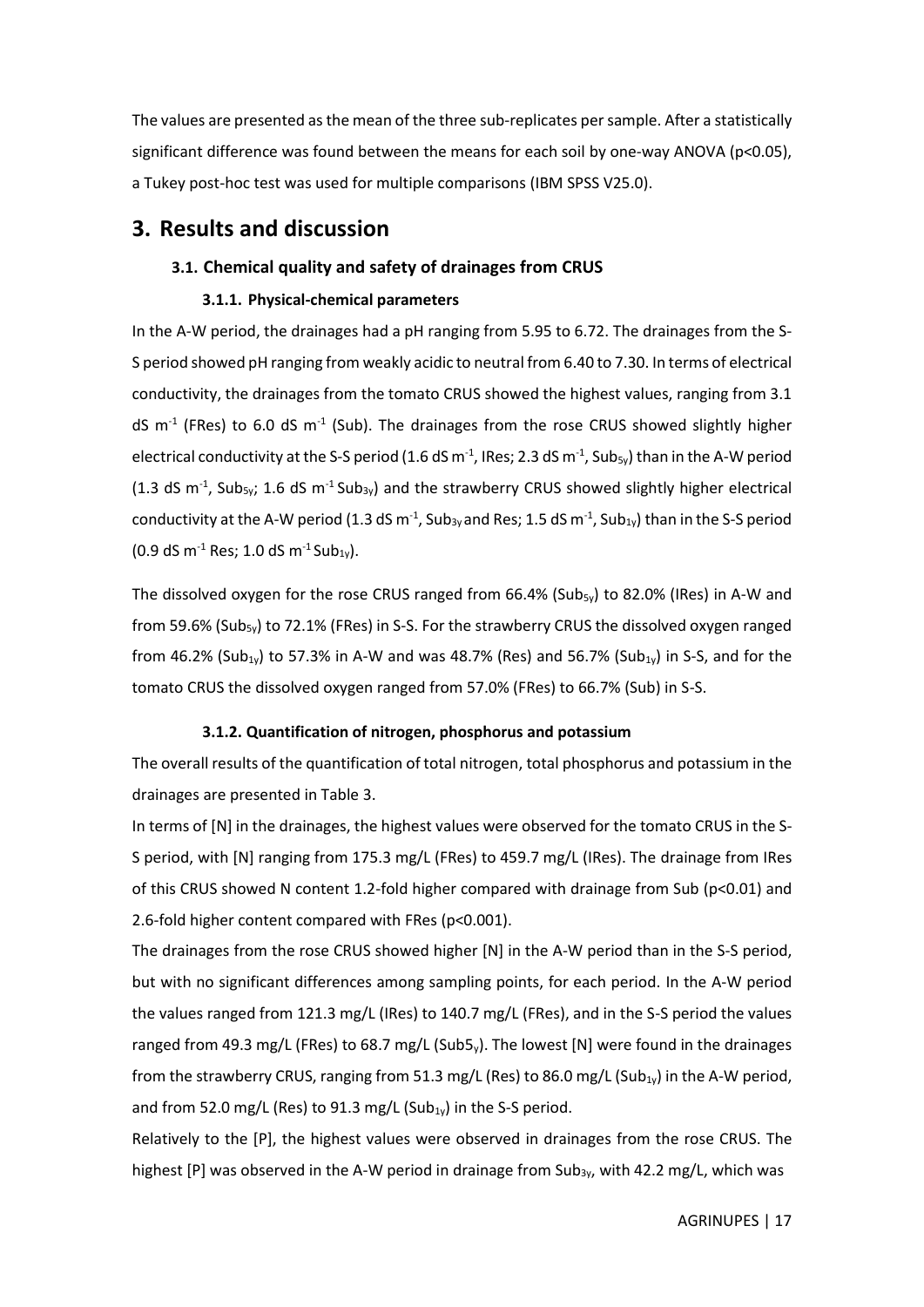1.5-fold higher ( $p<0.001$ ) compared with the drainage from the FRes (28.7 mg/L). In the S-S period, the drainages from the rose CRUS showed [P] ranging from 20.9 mg/L (IRes) to 29.7 mg/L  $(Sub<sub>3y</sub>)$ , but without significant differences among sampling points.

The drainages from the tomato CRUS showed significantly higher [P] in the drainages from the reservoirs compared with the drainage from Sub. The IRes showed [P] of 24.1 mg/L and the FRes showed [P] of 20.6 mg/L, being 2.1-fold (p<0.001) and 1.8-fold higher (p<0.01) compared with the drainage from Sub, respectively.

The [K] was higher in drainages from the tomato CRUS, ranging from 396.7 mg/L (FRes) to 691.7 mg/L (IRes).

The drainages from the rose CRUS showed higher [K] in the A-W period than in the S-S period, and a tendency to have higher [K] in the drainages from the substrates compared with the drainages from the reservoir. For example, in the A-W period, the drainage from  $Sub_{3v}$  showed [K]=395.5 mg/L, which was 2.3-fold higher (p<0.001) than the [K] in the drainage from the IRes (171.0 mg/L). In the S-S period, the drainage from the Sub<sub>5y</sub> showed [K]=200.8 mg/L, which was 1.3-fold higher (p<0.001) than the drainage from the IRes (152.8 mg/L).

The drainages from the strawberry CRUS showed the lowest [K] of all CRUS, with [K]=15.0 mg/L in the drainage from Res, and  $[K]=13.1$  mg/L in the drainage from Sub<sub>1y</sub>.

In overall terms, it is worth to mention the tendency for N and P to remain, to a large extent, along the production systems, as generally observed for the rose and the strawberry CRUS. The much lower value for N from the FRes of the tomato CRUS might have been due to high consumption resulting from the algal bloom [\(Figure 2-](#page-9-1)b) and to microbial activity occurring at the reservoir. The nutrient concentrations observed for the generality of the drainages were well above levels that cause eutrophication (Baxter et al., 2016), but the higher nutrient content in the drainages from the tomato CRUS might have favored this process. Moreover, several other factors such as temperature (season), light exposure (open or closed reservoir) or pH might explain the differences on the maintenance of nitrogen in the reservoirs, not only by means of algal proliferation, but also by favoring the denitrification process carried out by microorganisms (Ni et al., 2016).

Taking into consideration the possibility of discharge of the drainages into the public sewage system – as could be the case in open systems or even in CRUS with partial reuse of the drainages – it is highly relevant to infer about the suitability of this action, concerning the nutrient content of the drainages. Regarding the discharge of wastewater, the Portuguese legislation stablishes the emission limit values (ELV) of 15 mg/L for N, and 10 mg/L for P, whereas no thresholds are indicated for K (Ministério do Ambiente, 1998). As such, in overall terms the drainages from the selected CRUS showed [N] and [P] well above the ELVs. Considering only the drainages from the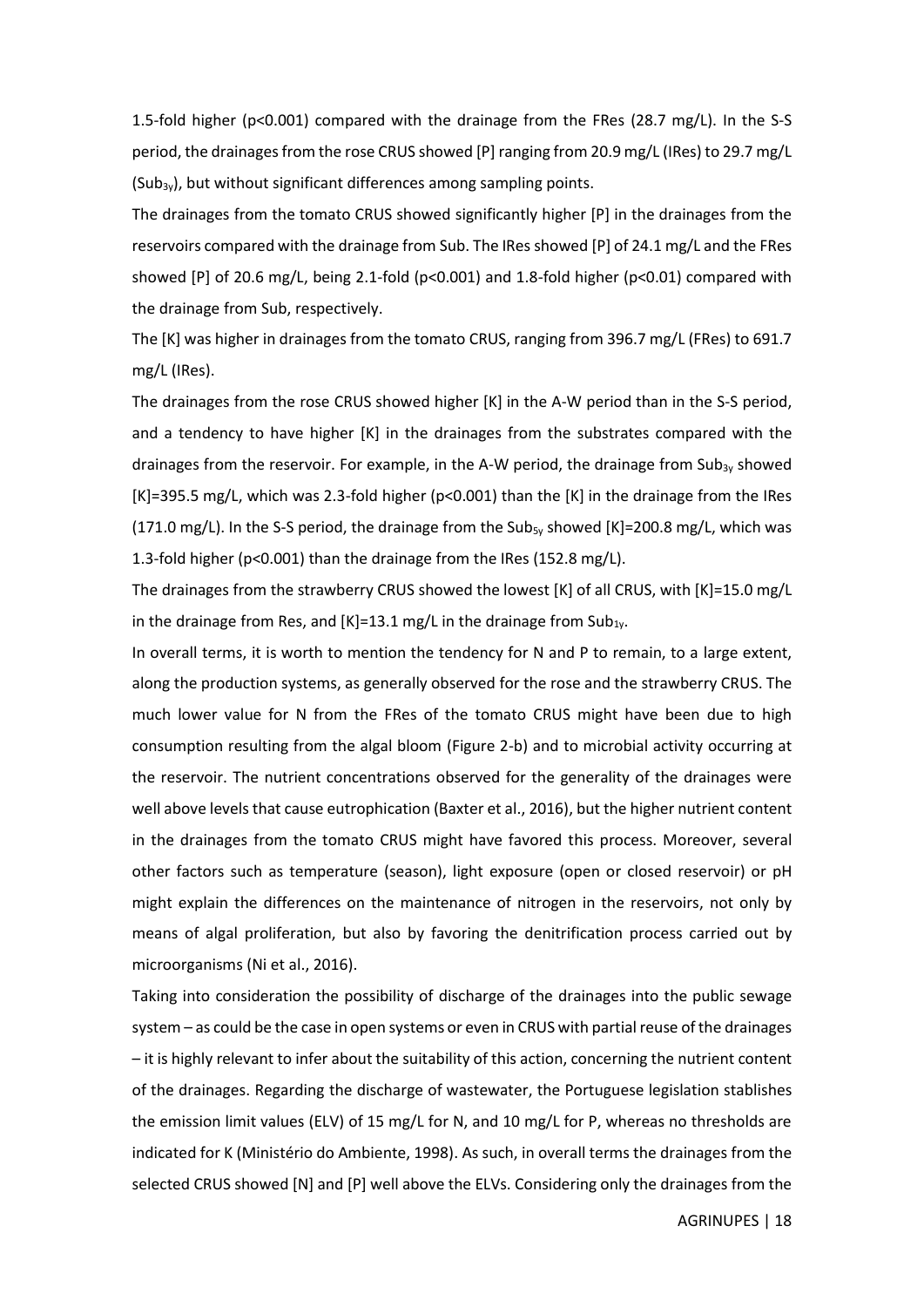reservoirs of each CRUS, the [N] were 31-fold higher (S-S period) in the drainage from the tomato CRUS, 9-fold (A-W period) and 4-fold higher (S-S period) in the drainage from the rose CRUS, and 3-fold higher (A-W and S-S periods) in the drainage from the strawberry CRUS, compared with the ELV.

The [P] were 3-fold higher than the ELV in the drainage from the rose CRUS (A-W and S-S periods), 2-fold higher in the drainage from the tomato CRUS (S-S period) and 1.5-fold higher in the drainage from the strawberry CRUS (A-W period). Only the drainage from the strawberry CRUS, in the S-S period, was below the ELV for P.

<span id="page-18-1"></span>**Table 3.** Total nitrogen, total phosphorus and potassium concentration of the drainages from the CRUS visited in the Autumn-Winter (A-W) and Spring-Summer (S-S) periods for sample collection at the different sampling points. Results are expressed as the mean ± SE of three replicates. Different letters indicate significant differences through Tukey´s test (p<0.05), after one-way ANOVA.

| <b>Drainage</b>   | <b>N</b> content<br>$(mg L-1)$ |                              |                                                            | P content<br>$(mg L^{-1})$  | <b>K</b> content<br>$(mg L^{-1})$ |                              |  |
|-------------------|--------------------------------|------------------------------|------------------------------------------------------------|-----------------------------|-----------------------------------|------------------------------|--|
| <b>Rose</b>       | $A-W$                          | $S-S$                        | $S-S$<br>$A-W$                                             |                             | $A-W$                             | $S-S$                        |  |
| Sub <sub>3y</sub> | $124.7 \pm 9.8$ <sup>a</sup>   | $61.0 \pm 33.0$ <sup>a</sup> | 42.2 ± 0.2 $a$                                             | $29.7 \pm 5.2$ <sup>a</sup> | 395.5 ± 0.7 $a$                   | $197.0 \pm 0.4$              |  |
| Sub <sub>5y</sub> | $137.0 \pm 5.0$ <sup>a</sup>   | 68.7 ± 22.9 a                | 32.7 ± 0.8 $b$                                             | $26.7 \pm 1.6$ <sup>a</sup> |                                   | $200.8 \pm 0.3$ <sup>a</sup> |  |
| <b>Ires</b>       | $121.3 \pm 6.4$ <sup>a</sup>   | 53.7 ± 11.1 $a$              | 34.7 ± 0.9 $^{\rm b}$<br>$20.9 \pm 1.6$ <sup>a</sup>       |                             | $171.0 \pm 5.3$ $\degree$         | $152.8 \pm 0.3$ d            |  |
| Fres              | 140.7 $\pm$ 4.1 <sup>a</sup>   | 49.3 ± 3.3 $a$               | $28.7 \pm 0.2$ <sup>c</sup><br>$25.2 \pm 0.6$ <sup>a</sup> |                             | $247.9 \pm 0.9^{\mathrm{b}}$      | $156.6 \pm 1.0$ <sup>c</sup> |  |
| <b>Strawberry</b> |                                |                              |                                                            |                             |                                   |                              |  |
| $Sub_{1y}$        | $86.0 \pm 12.1$ <sup>a</sup>   | $91.3 \pm 35.9$ <sup>a</sup> | $20.6 \pm 0.6$ <sup>a</sup><br>$0.9 \pm 0.5$ <sup>a</sup>  |                             | $145.7 \pm 0.4$ <sup>a</sup>      | $13.1 \pm 0.0$ b             |  |
| Sub <sub>3y</sub> | 43.7 ± 13.7 $a$                | nc                           | $11.5 \pm 0.1$ <sup>c</sup><br>nc                          |                             | $73.9 \pm 0.0^{\mathrm{b}}$       | nc                           |  |
| Res               | $51.3 \pm 3.7$ <sup>a</sup>    | 52.0 ± 3.1 $a$               | $14.8 \pm 0.2$ <sup>b</sup><br>$0.7 \pm 0.1$ <sup>a</sup>  |                             | $71.5 \pm 0.1$ <sup>c</sup>       | $15.0 \pm 0.1$ <sup>a</sup>  |  |
| <b>Tomato</b>     |                                |                              |                                                            |                             |                                   |                              |  |
| Sub               | nc                             | 394.0 ± 7.2 $b$              | nc                                                         | $11.3 \pm 1.6$ b            | nc                                | 448.3 ± 1.5 $b$              |  |
| Ires              | nc                             | 459.7 ± 9.1 $a$              | nc                                                         | $24.1 \pm 0.5$ <sup>a</sup> | nc                                | $691.7 \pm 2.0$ <sup>a</sup> |  |
| Fres              | nc                             | $175.3 \pm 7.1$ <sup>c</sup> | nc                                                         | $20.6 \pm 0.1$ <sup>a</sup> | nc                                | 396.7 ± 2.2 $C$              |  |

**Sub** – drainage collected immediately after draining through the substrate, with indication of years of use (Subny) when applicable| **IRes** – drainage collected from the initial reservoir | **FRes** – drainage collected from the final reservoir | **Res** – drainage collected from the only reservoir. Note: nc indicates non-collected samples (se[e 2.1.1\)](#page-7-2).

#### <span id="page-18-0"></span>**3.1.3. PPP residues in the drainages**

The main results of the PPP residues are briefly presented and discussed here. However, the results are not thoroughly presented, because they are reserved for publication in a scientific journal.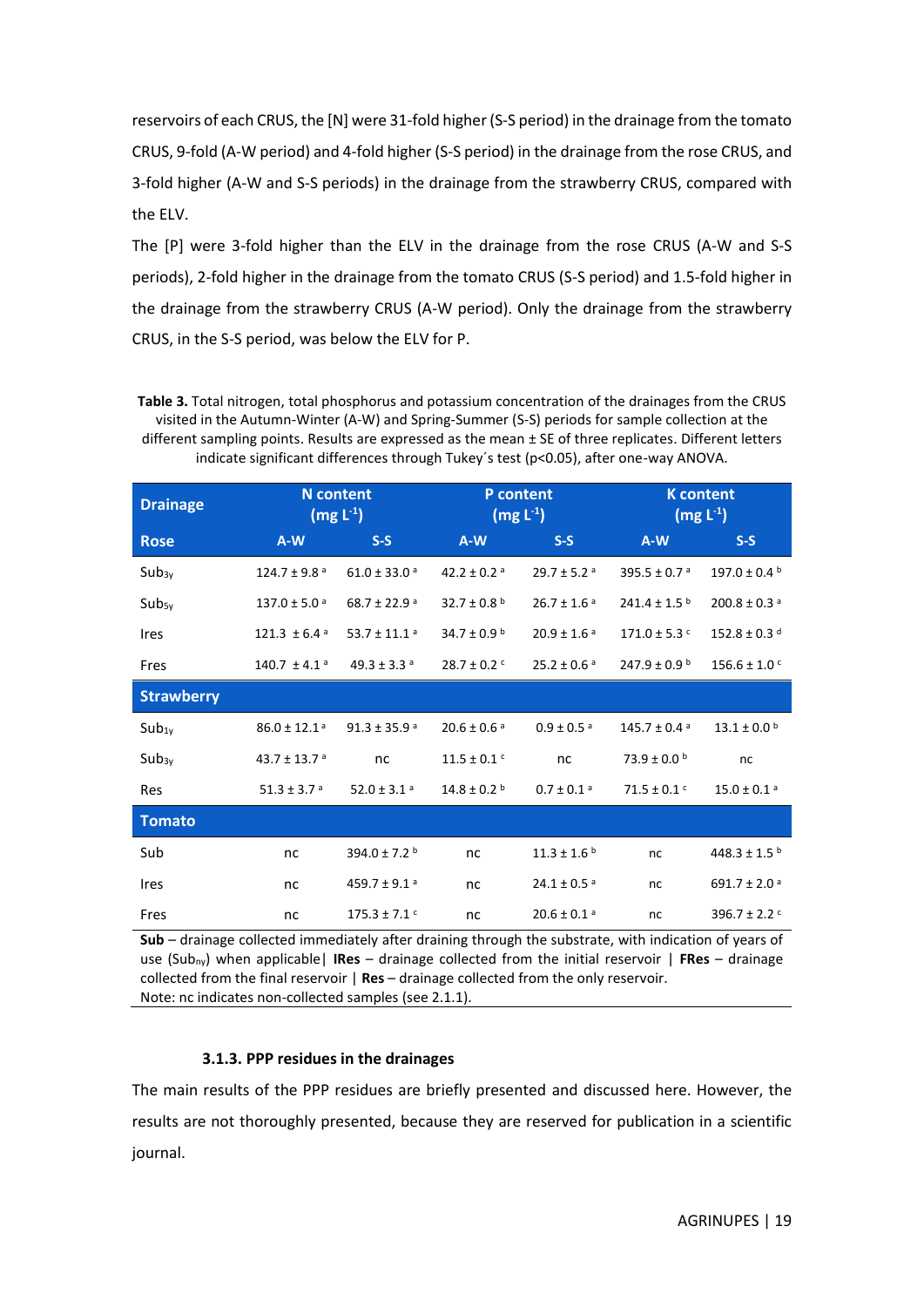Relatively to the drainages from the rose CRUS, the obtained PPP residue levels were, in general, higher in the A-W period. The PPP with readings above the limit of detection for the drainages from rose CRUS were methiocarb, pyraclostrobin, chlorpyrifos-ethyl, dimethoate, lufenuron, difenoconazole, myclobutanil, abamectin, azoxystrobin, boscalid, clofentezine and trifloxystrobin. The highest values were observed for dimethoate (12.1-300.0 µg/L), myclobutanil (0.660-3.304  $\mu$ g/L), boscalid (0.93-2.89  $\mu$ g/L) and methiocarb (0.445-2.140  $\mu$ g/L), all of them from the A-W sampling period. In general, the PPP residues were lower in the FRes, indicating the PPP might be degraded during the retention time at the reservoir. The most important exception, however, was for boscalid, which was 2.8-fold higher in FRes than in Sub<sub>5y</sub>.

The drainages from the strawberry CRUS showed values of PPP residues above the limit of detection for eight PPP from the 15 analyzed. The highest values for the A-W period were observed for dimethoate (1.2-36.2 µg/L) and boscalid (3.97-14.80 µg/L), whereas the highest values for the S-S period were for boscalid (1.96-4.23 µg/L) and azoxystrobin (0.085-0.430 µg/L). As for rose, the drainages from strawberry production showed, in general, lower values of PPP in drainages from the reservoir than from the substrate, except for the much higher value for dimethoate at the A-W period (36.2  $\mu$ g/L) compared with Sub<sub>1y</sub> and Sub<sub>3y</sub> (1.2  $\mu$ g/L, for both).

Relatively to the drainages from the tomato CRUS, six PPP showed values above the limit of detection, but generally in only part of the sampling points and often with values only slightly above the limit of detection. It should be highlighted, however, the values for boscalid, ranging from 15.10 µg/L (Sub) to 29.80 µg/L (IRes).

In summary, the drainages from the rose CRUS presented more PPP residues in overall terms, especially in the A-W period. The results suggest a tendency of decreasing PPP residues after retention at the reservoirs, and that apparently there was not a clear relationship between the age of the substrates and the concentration of PPP residues in drainages. Nevertheless, in this respect it is worth mentioning the much higher value for dimethoate concentration from Sub $_{5v}$ than from Sub<sub>3y</sub> (7.4-fold) and for chlorpyrifos-ethyl from Sub<sub>3y</sub> which was 2.8-fold higher than Sub<sub>1y</sub>, both cases being from the A-W sampling period.

From the PPP analyzed, only the organophosphate chlorpyrifos-ethyl is considered a priority substance by the European Union, as referred in the Directive 2008/105/EC (European Comission, 2008), which defines environmental quality standards for water bodies. For this particular PPP, the maximum allowable concentration in surface waters is 0.1  $\mu$ g/L. The drainages from the rose CRUS always showed residues of chlorpyrifos-ethyl, ranging from 0.010 µg/L to 0.033 µg/L in the A-W period, and 0.007 µg/L to 0.026 µg/L in the S-S period, whereas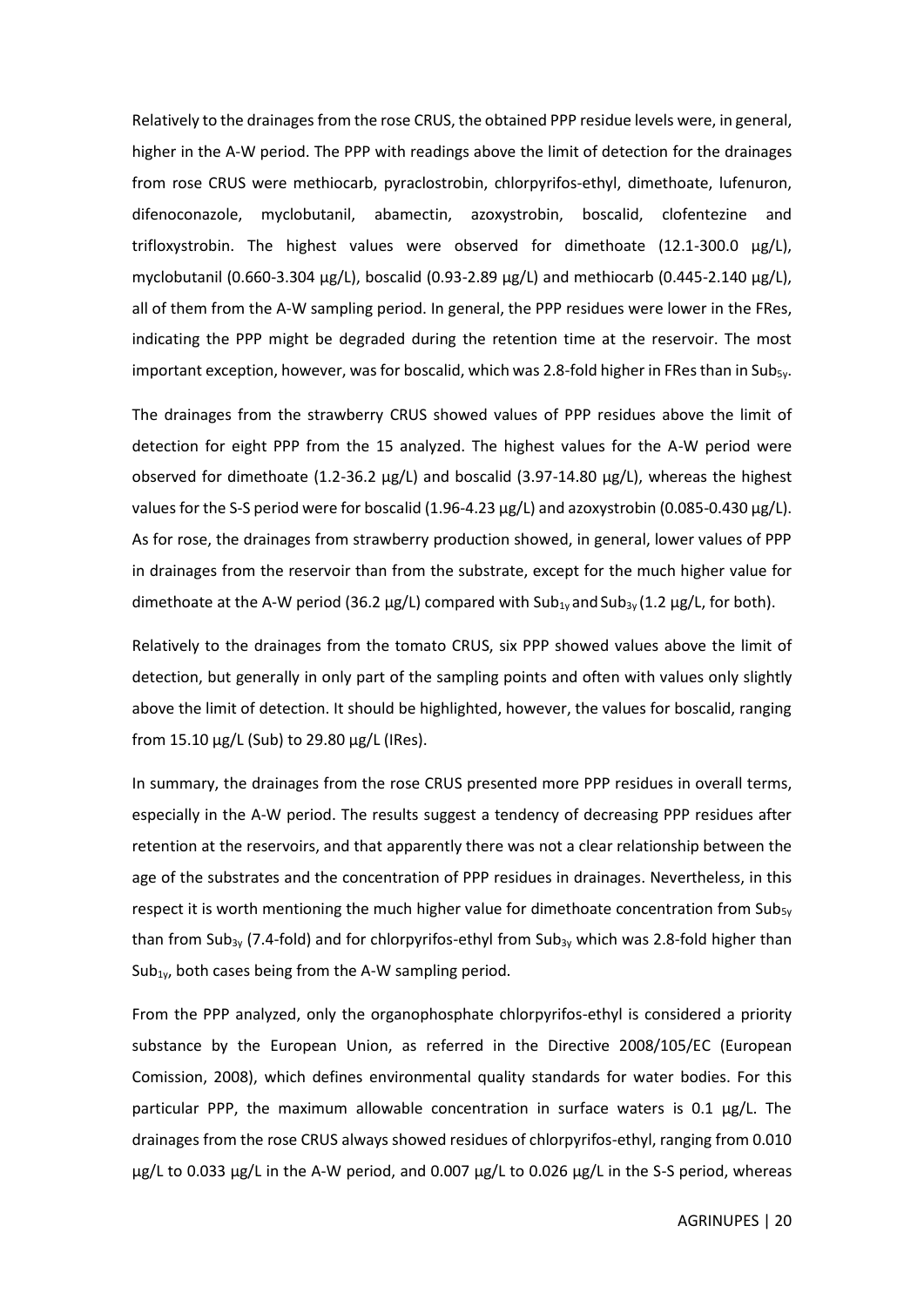for tomato CRUS, only the drainages from the substrate in the S-S period showed residues of chlorpyrifos-ethyl (0.007 µg/L) and in the drainages from the strawberry CRUS, this PPP was not detected.

The Portuguese legislation establishes an environmental quality standards for surface waters, a maximum value of 2.5 µg/L for total PPP and 0.5 µg/L for a single PPP (Ministério do Ambiente, 1998). Taking those thresholds as guidelines, it becomes apparent the unsuitability of the drainages from CRUS to be released into water bodies, since values for total PPP as high as 300.6 µg/L (rose CRUS, A-W period), 40.8 µg/L (strawberry CRUS, A-W period) and 29.9 µg/L (tomato CRUS, S-S period) were found for drainages from the reservoirs of the different CRUS. Thus, the cumulative release of these drainages on surface waters, without a previous treatment, could contribute for attaining these thresholds, affecting the chemical quality of the water of receptor freshwater reservoirs.

#### **3.1.4.Ecotoxicological assays using aquatic species**

<span id="page-20-0"></span>For the A-W period, only the drainages from the substrate of the rose CRUS showed to be toxic to *R. subcapitata*, and higher toxicity was observed in drainages from Sub<sub>5y</sub> (EC<sub>20</sub>=81%;  $EC_{50}=84\%$ ) when compared with Sub<sub>3y</sub> ( $EC_{20}=63\%$ ). The other samples from A-W were non-toxic. For the S-S period all the drainages from the rose CRUS, except for drainages from IRes, showed to stimulate the growth of the algae, from 23 to 51%. The same was observed in the drainage from the reservoir of the strawberry CRUS, which increased the growth of the algae in 9%. Despite not being possible to determine EC values for the drainages from the strawberry CRUS and the tomato CRUS, a decrease equal or lesser than 20% was observed in drainage from Sub $_{1y}$ , and from the reservoirs from the tomato CRUS.

The increased growth of the algae in the S-S period compared with A-W might be due to higher nutrient contents in the drainages, as supported by the electrical conductivity.

The effect of the drainages on the growth of *R. subcapitata* was quite variable, including moderate toxicity, lack of toxicity and even stimulus on the growth. Stimulation in high nutrient concentrations, especially nitrogen and phosphorus, were already demonstrated, not only for *R. subcapitata* (Expósito et al., 2017) but also for other green microalgae grown in hydroponic wastewater (Bertoldi et al., 2009).

The differences in toxicity of drainages from the substrates compared with the drainages from the reservoirs of the rose CRUS, did not seemed to be the result of either the electrical conductivity level or pH, since the variation was low and no trend could be unraveled through those parameters.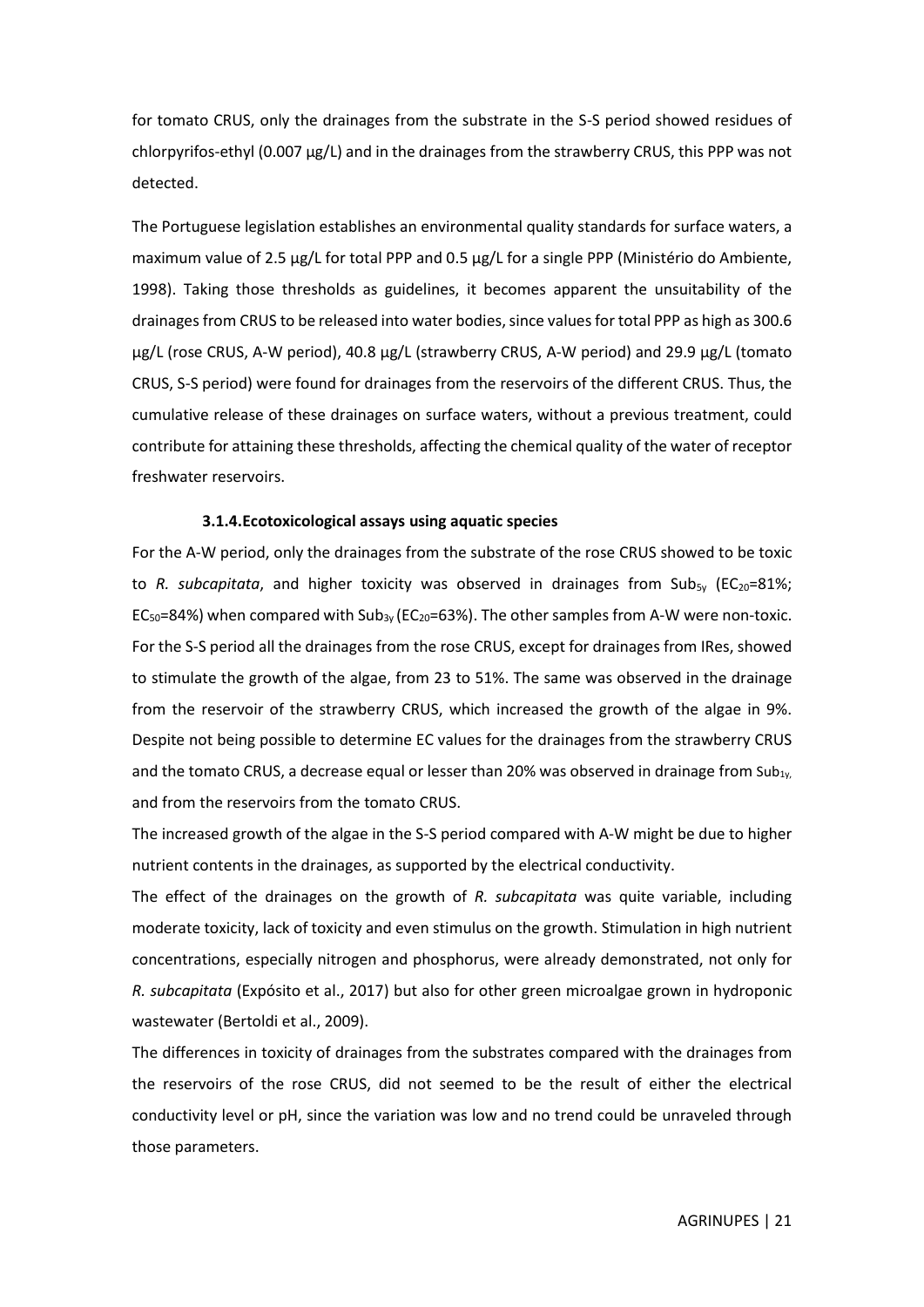The results from the Microtox® assays revealed a clear trend for the drainages to stimulate the growth of *A. fischeri*, as estimated by increased bioluminescence. In this respect, the drainages from the tomato CRUS showed the highest effects, stimulating *A. fischeri* from 58 to 92%.

The drainages from Sub<sub>3y</sub> (rose) and Sub<sub>1y</sub> (strawberry) from the S-S period showed to be nontoxic with an effect below 10% and the highest decrease (19%) in bioluminescence was observed in drainage from Sub<sub>3y</sub> (rose) but for A-W period. As such, no EC values could be determined for *A. fischeri*.

Despite that both *R. subcapitata* and *A. fischeri* are sensitive to numerous pesticides and metals, the lack of toxicity that was generally observed indicates that the PPP and metal residues from the phytosanitary management of the crops were below harmful values for these species. Even the highest value for dimethoate for the rose CRUS (300.0  $\mu$ g/L) was substantially below the EC<sub>50</sub> previously indicated for *A. fischeri* (800 µg/L) in other study (Lopez -Roldan et al., 2012).

The results for *D. magna* showed something clearly different. The drainages showed to be highly toxic to the crustaceans *D. magna*, as indicated by low EC<sub>50</sub> values that were determined. The drainages from the IRes of the rose CRUS showed  $EC_{50}$  values of 9.1% and 20.5% in the S-S and A-W periods, respectively. The drainages from Sub<sub>3y</sub> showed  $EC_{50}=27.6\%$  in S-S and  $EC_{50}=8.2\%$  in A-W, and the drainage from Sub<sub>5y</sub> in A-W was less toxic, with  $EC_{50}=66.4\%$ . The drainages from FRes showed to be highly toxic as well, with  $EC_{50}=17.8\%$  and  $EC_{50}=29.0\%$  in the A-W and S-S, respectively.

For the strawberry CRUS, high toxicity to *D. magna* were found for the drainages from Sub<sub>3v</sub> (EC<sub>50</sub>=9.2%) and Res (EC<sub>50</sub>=10.8%), while lesser toxicity was found in the drainage from Sub<sub>1y</sub> (EC50=44.7%).

The crustaceans *D. magna* are considered sensitive to PPP, but often less sensitive than *A. fischeri* (Mansour, 2015). Since the drainages were non-toxic to the bacteria, most probably the high toxicity observed for *D. magna* might have been due to some other factors. Salinity, for example, can be suggested as a probable cause for these results. Working with NaCl salt, Santos et al. (2007) estimated 50% lethality of *D. magna* with [NaCl]=0.46 dS m-1 . The drainages from the rose CRUS and the strawberry CRUS showed electrical conductivity always well above this threshold, ranging from 0.86 to 3.6 dS  $m^{-1}$ . Obviously, these values corresponded to the 100% drainage concentration in the tests, but even after the subsequent dilutions with the growing medium, the electrical conductivity levels might have been detrimental to the organisms. Nevertheless, since the electrical conductivity is merely indicative of the overall nutrients concentrations, rather than the result of the concentration of harmful salts, reserves have to be maintained when doing comparisons. Besides salinity, it should also not be discarded the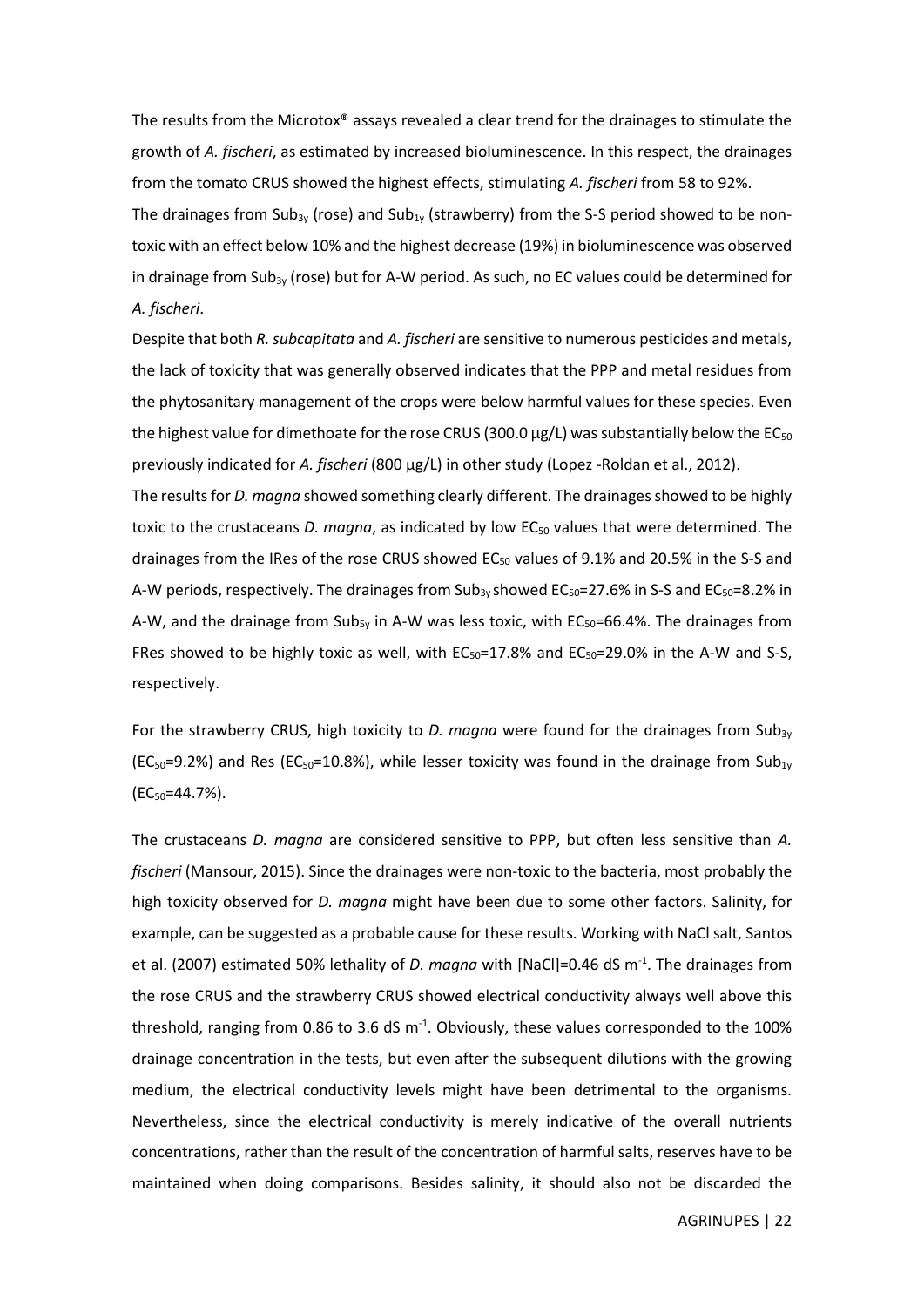possibility of presence of metal residues, such as copper, in the drainages, since copper compounds are commonly use as fungicide and bactericide in agriculture.

#### <span id="page-22-0"></span>**3.2. Soil quality**

#### <span id="page-22-1"></span>**3.2.1. Physicochemical parameters**

All the sampled soils showed to be acidic. The reference soil EXT showed pH of 5.40 and INT showed pH of 5.70. The soil from the ridges also showed to be acidic, with pH ranging from 4.90 (R1) to 5.41 (R3 and R5).

The values for the electrical conductivity were lower in the reference soils, with 0.10 dS  $m^{-1}$  for EXT and 0.26 dS m<sup>-1</sup> for INT. In the soils from the ridges, the values ranged from 0.57 dS m<sup>-1</sup> (R3) to 1.65 dS  $m^{-1}$  (R1).

The reference EXT was the less compacted soil with bulk soil density of 1.00 g cm<sup>-3</sup>, whereas INT showed bulk density of 1.24 g cm<sup>-3</sup> and the soil between ridges showed bulk density of 1.13 g  $cm<sup>-3</sup>$ . The soil EXT showed significantly higher WHC compared with INT (p<0.001) and with the rest of the soils. In terms of organic matter content, the highest values were observed in the soil from the ridges, ranging from 5.76% (R5) to 6.05% (R2). The reference soil EXT showed lower organic matter content with 5.68% and the reference INT showed the lowest organic matter content, with 5.37%.

#### <span id="page-22-2"></span>**3.2.2. Soil Retention function: ecotoxicological assays using aquatic species**

The soil irrigated with drainages from the strawberry CRUS showed to be moderately toxic to *R. subcapitata*, as assessed through the growth test. Soil from R1 showed to be the more toxic  $(EC_{20}=202 \text{ g } L^{-1})$ ; EC<sub>50</sub>=223 g L<sup>-1</sup>), followed by R2 (EC<sub>20</sub>=162 g L<sup>-1</sup>). For the soil from the other ridges, it was not determined neither the EC<sub>50</sub> nor the EC<sub>20</sub>, but highest effects from 20.5 % to 31.5% were observed. The reference EXT showed highest effect of 29.0% and INT showed to be nontoxic to *R. subcapitata*.

It should be highlighted the fact that despite the soil elutriates from the secondary crop of the strawberry CRUS have been toxic to *R. subcapitata*, the same was not verified in the drainages from this CRUS. This might suggest an accumulation effect of nutrients, and salts in particular, which caused the much higher EC in soils irrigated with drainages, compared with the reference soils, and consequent detrimental effect on the growth of the freshwater algae, already reported as being salt-sensitive (Santos et al., 2007).

Relatively to the solid-phase Microtox<sup>®</sup> test, the soil affected by the drainages showed to be more toxic to *A. fischeri* than the reference soils. Higher toxicity was observed when the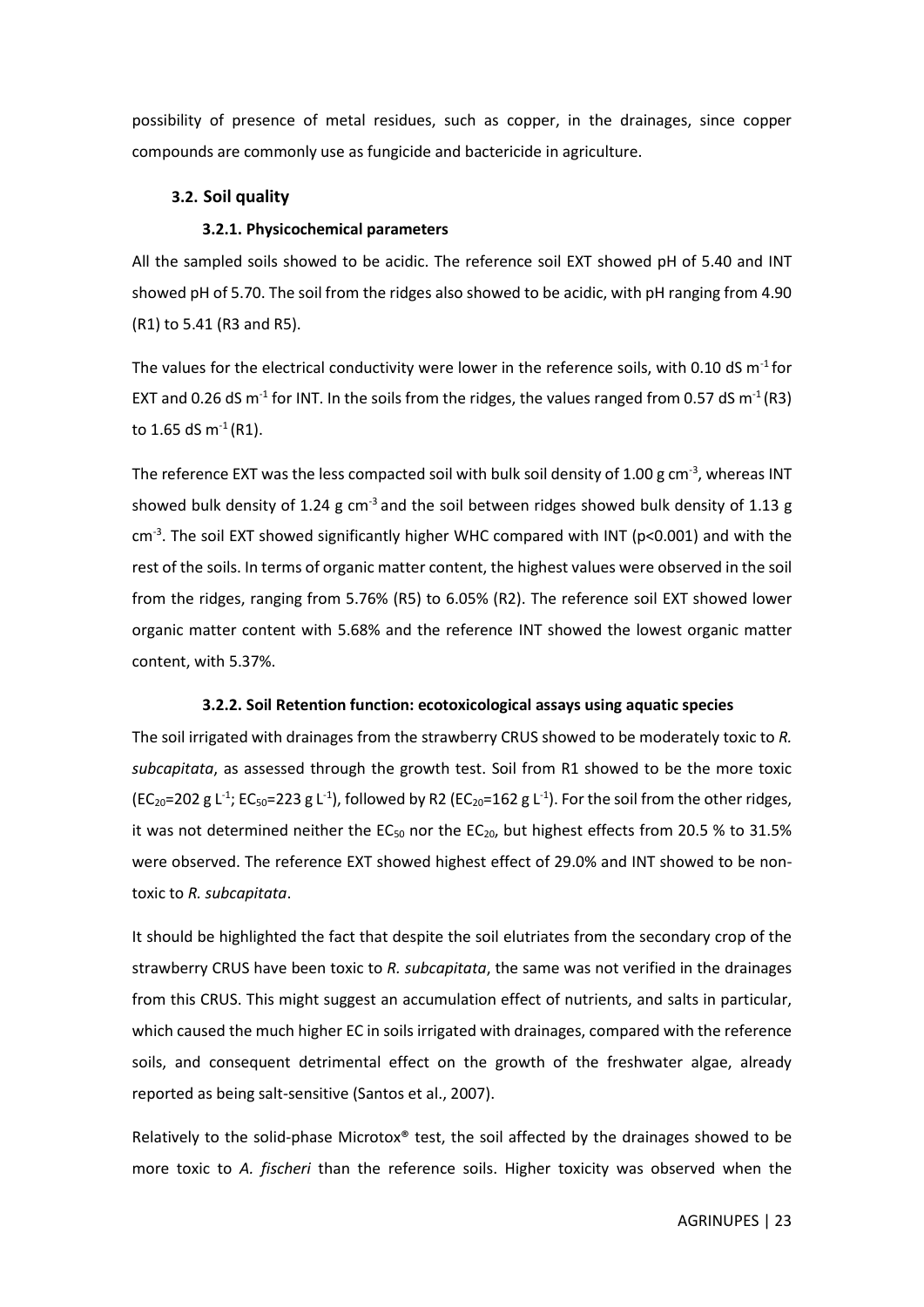crustaceans were exposed to soil elutriates from R1 ( $EC_{50}$ =10.3 g L<sup>-1</sup>) and R2 ( $EC_{50}$ =20.2 g L<sup>-1</sup>). The reference soils also showed toxicity to *A. fischeri* but to lesser degree, since higher EC<sub>50</sub> values were determined for INT (58.0%) and EXT (51.3%).

#### <span id="page-23-0"></span>**3.2.3. Habitat function: ecotoxicological assays using terrestrial species**

The impact of the CRUS on earthworms from the species *E. fetida* was assessed in terms of both survival and fecundity. No significant differences were found in the survival rate amongst the three reference soils used in the reproduction assay. Survival rate was maximum in OECD soil  $(100.0 \pm 0\%)$  and was followed by EXT (97.5  $\pm$  2.5 %) and INT (95.0  $\pm$  2.9 %). Significantly lower survival was observed in all soils from the ridges compared with any of the references. Soils from R4 (25.0  $\pm$  6.5%) and R1 (0.0%) showed the lowest survival rates.

Earthworms are susceptible to salinity and *E. fetida* has been referred as a particularly sensitive species (Owojori et al., 2009b). In our study, a highly significant negative correlation was found between survival and EC level (r=-0.94; p<0.01), indicating that salinity might have been the most detrimental factor on the high mortality of the earthworms.

In terms of fecundity, the OECD reference showed the highest number of juveniles after 56 days of incubation (72.8  $\pm$  4.6 juveniles). No differences were found for survival among controls, but INT and EXT showed much lower fecundity compared with OECD, with less  $60\%$  (p<0.001) and 72% (p<0.001), respectively.

Despite the high variability observed in terms of survival in soils from the ridges, no juveniles were born in any of the treatments from R1 to R5, indicating that reproduction was more affected than survival. This is in accordance to other studies, which considered cocoon production as a more sensitive parameter than survival or growth, in respect to salt stress (Guzyte et al., 2011; Owojori et al., 2009a).

The impact of the CRUS on springtails from the species *F. candida* was also assessed in terms of both survival and fecundity, after 21 days of exposure. Amongst the three reference soils, the highest value for survival was observed in INT (88.0  $\pm$  3.7%) and was followed by EXT (80.0  $\pm$ 0.0%) and OECD (64.0  $\pm$  5.1%) but the differences were not statistically significant. Compared with the reference INT, significantly lower survival rate was found in R5 (46.0  $\pm$  13.3%, p<0.001) and R1, which did not showed survivors among the ten individuals of any of the replicates. The results for fecundity followed the same pattern relatively to the references, with no significant differences among them and, except for R5, the soils from the ridges significantly affected fecundity compared with INT, the decreases ranging from 50% in R3 (p<0.05) to 82% in R1 (p<0.001).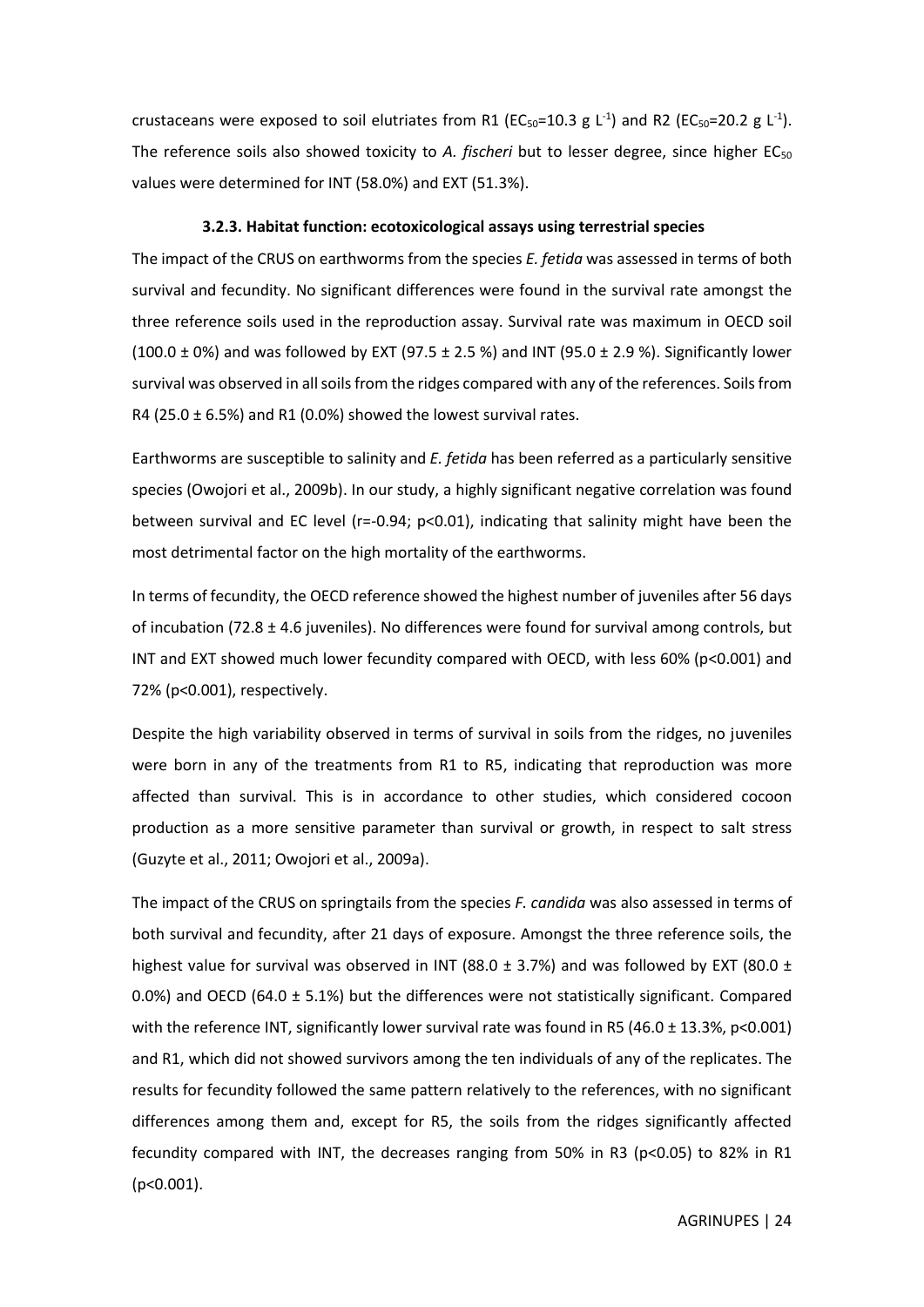Highly significant negative correlations were found between survival and EC (r=-0.73; p<0.01) and between fecundity and EC (r=-0.78; p<0.01), in *F. candida*. Despite being less susceptible to salinity than *E. fetida*, even the mild salinity of the soils from the ridges might have been the most detrimental factor, especially in terms of fecundity, as previously shown before by other authors (Owojori et al., 2009b).

Whereas our results might corroborate the higher susceptibility of *E. fetida* compared with *F. candida*, it should not be disregarded, the possibility of accumulation of PPP residues in the soil from the CRUS, causing harmful effects on soil organisms.

Yet, since no clear relationship was found between PPP residues in the drainages and toxicity to some aquatic groups here tested, we can therefore suggest salinity as the most important factor to justify the impact on soil habitat function.

A weak positive correlation, but highly significant, was found between survival and pH (r=0.53; p<0.01), while a strong and positive correlation was found between fecundity and EC (r=0.80; p<0.01), in *F. candida*.

#### <span id="page-24-0"></span>**3.2.4. Enzymes' activity**

The overall results of the enzymes´ activity are shown in [Table 4.](#page-26-1) The origin of the soil did not show significant impact on CM-cellulase activity (p>0,961). The soil from CRUS significantly affected the nitrification process (11.73, p<0.001). Whereas no significant difference was found between the references EXT and INT ( $p=0.495$ ), the activity of nitrification was significantly reduced in the rest of the groups, except for R5, that was just marginally above the threshold (p=0.053). Soil from R1 and R2 showed to be the most affected, with reductions of 69% and 73%, respectively, compared with EXT.

Significant effect was also found for N-mineralization process (16.10, p<0.001). The lowest value was found for the reference INT, which showed N-mineralization activity 79% lower than that observed in the reference EXT (p<0.001). Soil from every ridge showed much lower activity compared with EXT, the decreases ranging from 38% to 56%. In contrast, except for R5, the soil from the rest of the ridges showed significantly higher activity compared with the reference INT. For example, R3 and R4 showed 3-fold higher N-mineralization compared with INT.

The soil from the CRUS significantly decreased the urease activity (63.56, p<0.001). Compared with EXT, the reference INT showed 68% lower urease activity (p<0.001). Considering only the soil from inside the greenhouse, two significant differences compared with the reference INT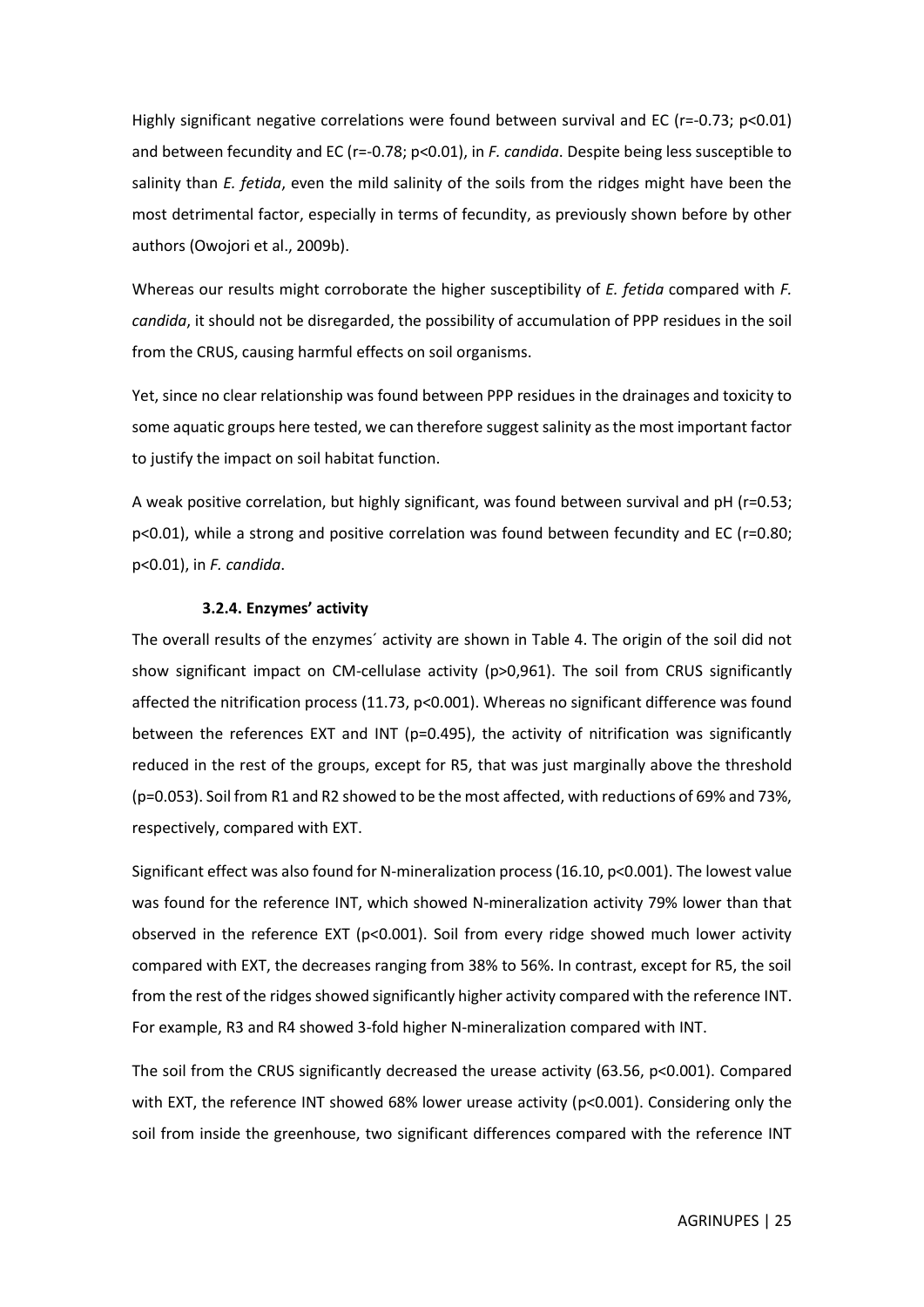can be pointed out, the activity from R3 being significantly higher (63%, p=0.024) and the activity from R1 being significantly lower (68%, p<0.05).

Relatively to dehydrogenase activity, despite the ANOVA indication of difference in at least one group (4.33, p=0.011), no significant differences were found through Tukey's post hoc test, probably due to its conservativeness, or the low overall values of the means, since low activity of dehydrogenase is often observed in cultivated soils (Błońska et al., 2017). Nevertheless, it is worth mentioning the considerably high variability shown by the soils from the ridges.

The CRUS significantly affected the phosphatase activity (p<0.001), but in an inverse way, since soils from all the ridges showed much higher activity compared with the reference INT. This reference showed very low activity, 99% lower compared with the reference EXT (p<0.001). Compared with EXT, R2 showed phosphatase activity 38% higher (p<0.05), whereas R1 was the most affected, showing activity 64% lower than EXT (p<0.001).

The reference INT showed a reduction of 80% in arylsulfatase activity compared to EXT (p<0.001). While the effect of the origin of the soil is very clear for this trait (39.50, p<0.001), no differences were found in the comparison of the reference INT and soil from any of the ridges.

In summary, clear differences between EXT reference and the soil from the ridges were found in four from the total of seven enzymatic processes analyzed, namely nitrification, Nmineralization, urease and arylsulfatase. In general, the reference INT showed enzyme activity similar or lower than those observed in the soil from the ridges.

The correlation analysis [\(Table 5,](#page-29-1) Annex) indicates that the EC negatively affected the activity of nitrification (r=-0.78; p<0.01), urease (r=-0.76; p<0.01), dehydrogenase (r=-0.65; p<0.01) and arylsulfatase (r=-0.59; p<0.01). It is widely known that salinity affects the microbial communities and, thus, the soil enzymatic activity (Pathak and Rao, 1998; Rietz and Haynes, 2003). As such, salinity can be pointed out as one of the main factors which caused the poor microbial activity in the soils irrigated with the drainages. The results from the reference INT did not point to this direction but, despite being presumably not affected by excessive applications of nutrients and by PPP residues, the INT sampling point was, simultaneously, deprived from rainfall and away from the irrigation area. Thus, the low moisture might have affected the soil microbial community (Błońska et al., 2017) in this part of the greenhouse, while being compacted to the highest degree among all soils. Actually, neither the reference INT, nor the soils from the ridges (R1 to R5) are under natural climate conditions, since they are under a plastic greenhouse. Despite the negative effects that might result from excessive nutrients or PPP applications along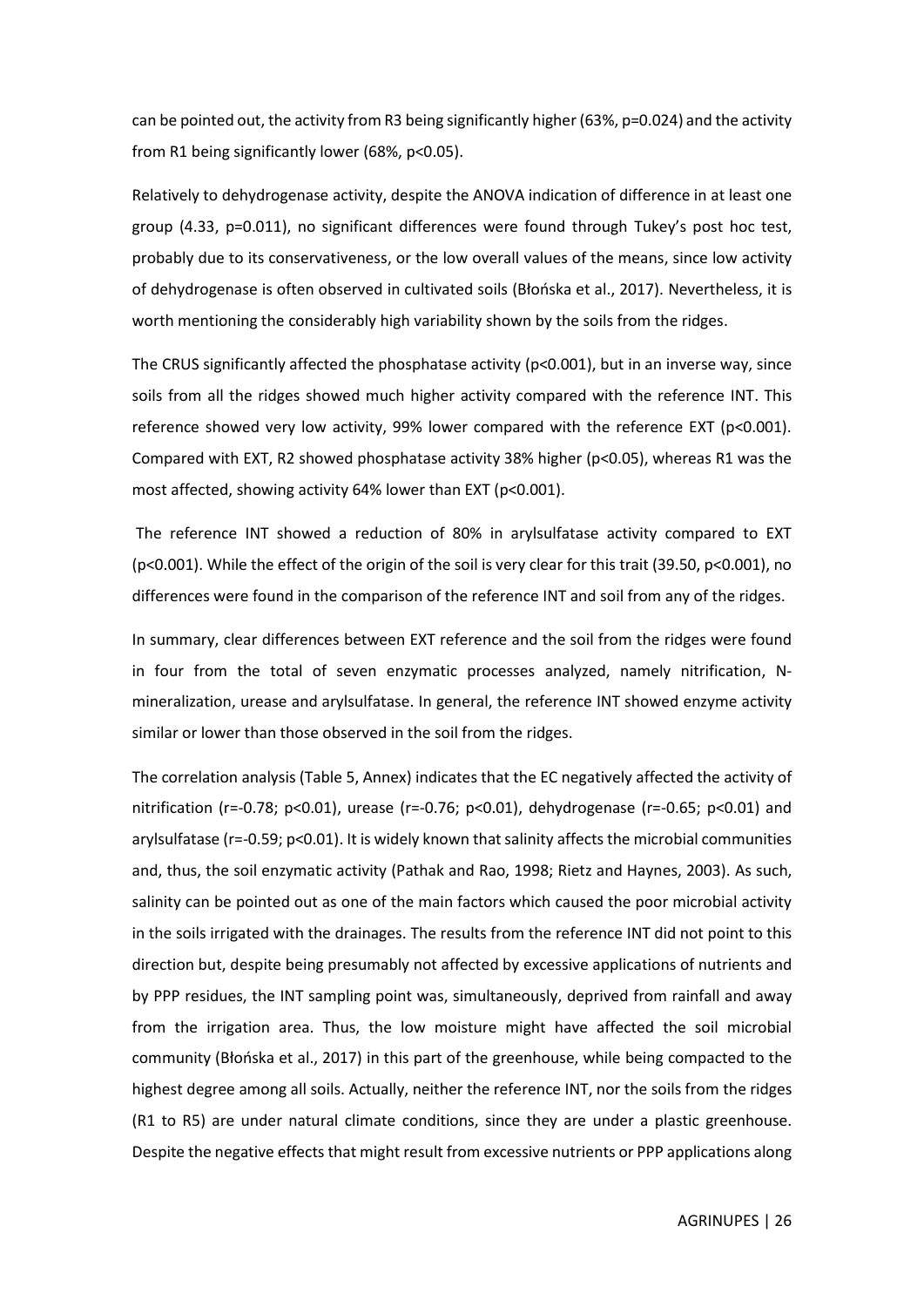the ridges, even so the frequent irrigations might, in part, alleviate the detrimental impact of the drainages in the soil from the ridges compared with the reference INT.

The reference EXT might have been benefited from coverage with spontaneous vegetation and lack of soil mobilization (Błońska et al., 2017), compared with the soil from the greenhouse.

In addition to salinity, the PPP residues that were found in the drainages, most likely considerably contributed to the drastic reduction in the enzyme activity that were found in soils affected by the CRUS, while pH, organic matter content and soil compacting might have been factors of lower influence on those processes (Błońska et al., 2017).

<span id="page-26-1"></span>**Table 4.** Enzymes activity of the soils sampled from the selected CascadeReUse System, including reference soil from outside the greenhouse (EXT), reference soil from inside the greenhouse (INT) and soil collected along five ridges (R1-R5) irrigated with drainages from soilless cultivation of strawberry and reused for the fertigation of tomato grown on soil under a greenhouse. The activity is expressed in mass of a given product (see table bottom) per mass of dry matter and per hour of incubation (mean  $\pm$ SE). Different letters indicate significant differences through Tukey´s test (p<0.05).

|                | <b>Soil enzymes activity</b>                   |                                           |                                              |                                                          |                                               |                                               |                                        |  |  |
|----------------|------------------------------------------------|-------------------------------------------|----------------------------------------------|----------------------------------------------------------|-----------------------------------------------|-----------------------------------------------|----------------------------------------|--|--|
| <b>Soil</b>    | <b>Cel</b><br>$(\mu$ g GE<br>$dm^{-1}h^{-1}$ ) | <b>Nit</b><br>$($ ng N<br>$dm^{-1}h^{-1}$ | $N$ -min<br>$(\mu g N dm^{-1} h^{-1})$<br> 1 | <b>Ure</b><br>$(\mu g N dm^{-1} h^{-1})$<br>$\mathbf{1}$ | <b>Deh</b><br>$(\mu$ g TPF<br>$dm^{-1}h^{-1}$ | <b>Pho</b><br>$(\mu$ g pNP<br>$dm^{-1}h^{-1}$ | Ary<br>$(\mu$ g pNP<br>$dm^{-1}h^{-1}$ |  |  |
| <b>EXT</b>     | $2.7 \pm 1.8^a$                                | $114 \pm 12^a$                            | $0.30 \pm 0.04^a$                            | $0.97 \pm 0.06^a$                                        | $0.55 \pm 0.23$ <sup>a</sup>                  | $470 \pm 44^b$                                | $74.3 \pm 8.3^a$                       |  |  |
| <b>INT</b>     | $1.6 \pm 1.2^a$                                | $91 \pm 4^{ab}$                           | $0.06 \pm 0.01$ °                            | $0.31 \pm 0.01$ <sup>cd</sup>                            | $0.57 \pm 0.11^a$                             | $3 \pm 3^d$                                   | $14.8 \pm 2.7$ <sup>b</sup>            |  |  |
| R1             | $2.6 \pm 1.2^a$                                | $36 \pm 4$ <sup>cd</sup>                  | $0.17 \pm 0.02^b$                            | $0.10 \pm 0.02$ <sup>e</sup>                             | $0.04 \pm 0.04$ <sup>a</sup>                  | $168 \pm 28$ <sup>c</sup>                     | $5.3 \pm 3.9^{\rm b}$                  |  |  |
| R <sub>2</sub> | $2.6 \pm 1.6^a$                                | $31 \pm 4^d$                              | $0.15 \pm 0.01^{\rm b}$                      | $0.17 \pm 0.02$ <sup>de</sup>                            | $0.14 \pm 0.04$ <sup>a</sup>                  | $646 \pm 35^{\circ}$                          | $10.5 \pm 1.4^b$                       |  |  |
| R <sub>3</sub> | $1.1 \pm 1.1^a$                                | $72 \pm 8^{bcd}$                          | $0.19 \pm 0.00^{\rm b}$                      | $0.50 \pm 0.05^{\rm b}$                                  | $0.49 \pm 0.18^{\circ}$                       | $516 \pm 30^{ab}$                             | $5.1 \pm 2.9^{\rm b}$                  |  |  |
| R <sub>4</sub> | $1.6 \pm 1.5^a$                                | $72 \pm 6^{bcd}$                          | $0.19 \pm 0.01^{\rm b}$                      | $0.34 \pm 0.05^{bcd}$                                    | $0.07 \pm 0.07^a$                             | $471 \pm 22^{b}$                              | $2.7 \pm 1.6^b$                        |  |  |
| R <sub>5</sub> | $1.6 \pm 0.7^a$                                | $72 \pm 15^{\text{abc}}$                  | $0.13 \pm 0.01^{bc}$                         | $0.37 \pm 0.02$ <sup>bc</sup>                            | $0.00 \pm 0.00^a$                             | $453 \pm 21^{b}$                              | $6.7 \pm 3.4^b$                        |  |  |

**Soil:**

**EXT** – reference soil from outside the greenhouse | **INT** – reference soil from inside the greenhouse | **R1-R5** – soil collected along five ridges irrigated with drainages from soilless cultivation of strawberry and reused for the fertigation of tomato grown on soil under a greenhouse.

**Enzymes:** 

**Cel** – CM-cellulase (Glucose Equivalents, GE) | **Nit** – nitrification (nitrite) | **N-min** – N-mineralization (nitrogen) | **Ure** – urease (nitrogen) | **Deh** – dehydrogenase (triphenyl-formazan) | **Pho –** phosphatase (p-nitrophenol | **Ary** – arylsulphatase (p-nitrophenol).

## <span id="page-26-0"></span>**4. Conclusions**

This study allowed to draw a set of conclusions on the suitability of CRUS based on the quality of the drainages from these systems and their impact on aquatic and terrestrial organisms and on soil quality. The conclusions are as follows: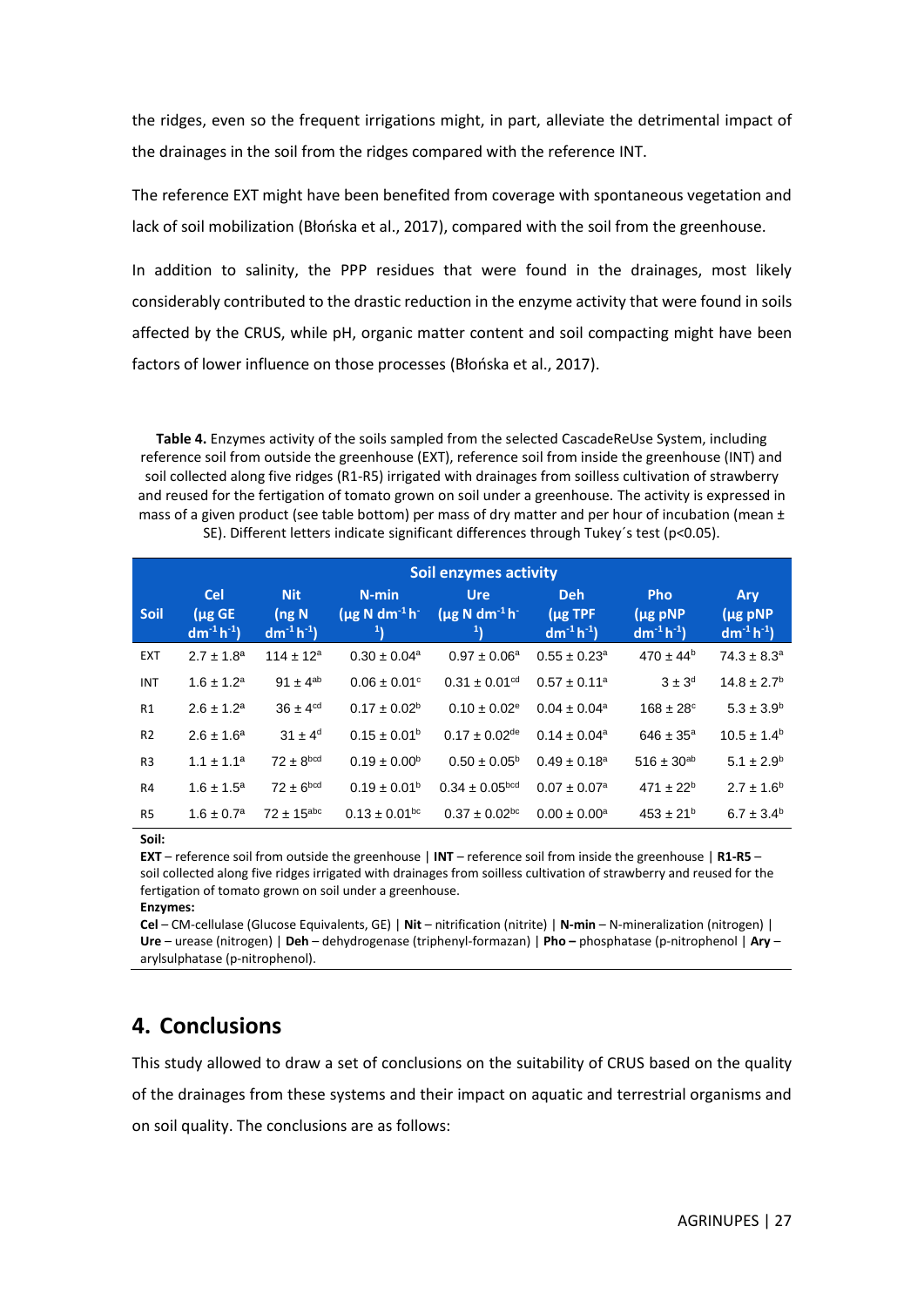- The good reuse potential of the drainages from CRUS were here corroborated by means of the maintenance of large part of the main macronutrients;
- The main macronutrients are consumed differently, depending on factors such as crop or season, which reinforces the importance of improving the methods of correcting new fertigation cycles, in the case of recirculation (closed system);
- The sustainability of CRUS is here called into question, owed to the possibility of the drainages to affect aquatic and terrestrial organisms, and the quality of soils;
- The drainages from soilless cultivation can have a negative impact on the environment, mainly due to the large amounts of nutrients that they carry, but also due to PPP residues that remain in them;
- The results indicate that the drainages from soilless cultivation can be unsuitable for being discharged to the public sewage system, owed to their high concentration of N and P;
- If the utilization of CRUS is to be maintained, we strongly recommend the elaboration of guidelines for good agricultural practices in the management of such production systems and surveillance of the compliance with the regulations.

At the time of publication of this report, tasks T5.2, T5.3 and T5.4, from WP5, were already concluded. However, part of the data collected in T5.2 and T5.3, and all the data from T5.4 are being analyzed and soon will be made available in a public report, to be annexed to this document.

## <span id="page-27-0"></span>**5. Literature cited**

- Baxter, L., Brain, R., Lissemore, L., Solomon, K., Hanson, M., Prosser, R., 2016. Influence of light, nutrients, and temperature on the toxicity of atrazine to the algal species *Raphidocelis subcapitata*: Implications for the risk assessment of herbicides. Ecotoxicology and Environmental Safety 132, 250-259.
- Berg, P., Rosswall, T., 1985. Ammonium oxidizer numbers, potential and actual oxidation rates in two Swedish arable soils. Biol Fertil Soils 1, 131-140.
- Bertoldi, F.C., Sant'Anna, E., Barcelos-Oliveira, J.L., 2009. *Chlorella vulgaris* cultivated in hydroponic wastewater. Acta Hortic., 203-210.
- Błońska, E., Lasota, J., Zwydak, M., 2017. The relationship between soil properties, enzyme activity and land use. Forest Research Papers 78, 39-44.

Eivazi, F., Tabatabai, M., 1977. Phosphatases in soils. Soil Biology and Biochemistry 9, 167-172. European Comission, 2008. Directive 2008/105/EC, in: Union, E. (Ed.).

- Expósito, N., Kumar, V., Sierra, J., Schuhmacher, M., Papiol, G., 2017. Performance of *Raphidocelis subcapitata* exposed to heavy metal mixtures. Science of the Total Environment 601-602, 865–873.
- Guzyte, G., Sujetoviene, G., Zaltauskaite, J., 2011. Effects of salinity on earthworm (*Eisenia fetida*), The 8th International Conference on Environmental Engineering, Vilnius, Lithuania.
- ISO, 2005. ISO 10390:2005, Soil quality Determination of pH. International Organization for Standardization.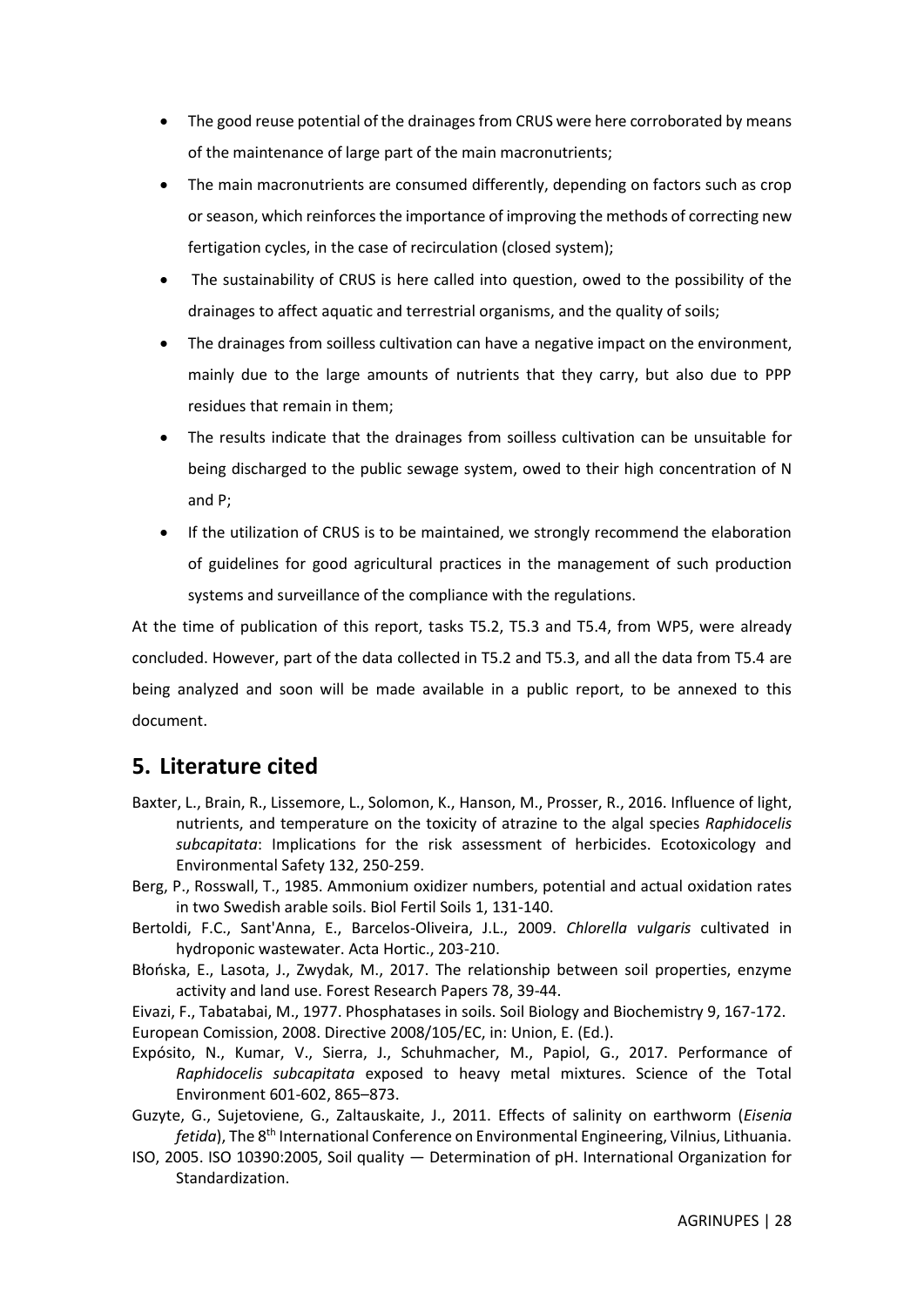- ISO, 2008. ISO 17512-1:2008, Soil quality Avoidance test for determining the quality of soils and effects of chemicals on behaviour - Part 1: Test with earthworms (*Eisenia fetida* and *Eisenia andrei*). International Organization for Standardization.
- ISO, 2012. ISO 11268-2:2012, Soil quality Effects of pollutants on earthworms Part 2: Determination of effects on reproduction of *Eisenia fetida*/*Eisenia andrei*. International Organization for Standardization.
- ISO, 2014. ISO 11267:2014, Soil quality Inhibition of reproduction of Collembola (*Folsomia candida*) by soil contaminants. International Organization for Standardization, Switzerland.
- Kandeler, E., Gerber, H., 1988. Short-term assay of soil urease activity using colorimetric determination of ammonium Biology and Fertility of Soils 6, 68-72.
- Kooten, O., Heuvelink, E., Stanghellini, C., 2004. Nutrient supply in soilless culture: on-demand strategies.
- Lopez -Roldan, R., Kazlauskaite, L., Ribo, J., Riva, M., González, S., Cortina, J., 2012. Evaluation of an automated luminescent bacteria assay for in situ aquatic toxicity determination. Science of the Total Environment 440, 307-313.
- Mansour, S., 2015. Toxicity of Some Pesticides, Heavy Metals and Their Mixtures to *Vibrio fischeri* Bacteria and *Daphnia magna*: Comparative Study Journal of Biology and Life Science 6, 221-240.
- Ministério do Ambiente, 1998. DL n.º 236/98 de 1 de agosto de 1998. Diário da República I Série-A 176, 3676-3722.
- Ni, B., Pan, Y., Guo, J., Virdis, B., Hu, S., Chen, X., Yuan, Z., 2016. Denitrification Processes for Wastewater Treatment, in: Moura, I., Moura, J., Pauleta, S., Maia, L. (Eds.), Metalloenzymes in Denitrification: Applications and Environmental Impacts. Royal Society of Chemistry, pp. 368-418.
- OECD, 1984. *Daphnia* sp., Acute Immobilisation Test and Reproduction Test, OECD Guidelines for the Testing of Chemicals Organisation for Economic Co-operation and Development, Paris
- OECD, 2011. Freshwater Alga and Cyanobacteria, Growth Inhibition Test, OECD Guidelines for the Testing of Chemicals. Organisation for Economic Co-operation and Development, Paris.
- Owojori, O., Reinecke, A., Rozanov, A., 2009a. The combined stress effects of salinity and copper on the earthworm *Eisenia fetida*. Applied Soil Ecology 41 277-285.
- Owojori, O., Reinecke, A., Voua-Otomo, P., Reinecke, S., 2009b. Comparative study of the effects of salinity on life-cycle parameters of four soil-dwelling species (*Folsomia candida*, *Enchytraeus doerjesi*, *Eisenia fetida* and *Aporrectodea caliginosa*). Pedobiologia 52, 351- 360.
- Pardossi, A., Carmassi, G., Diara, C., Incrocci, L., Maggini, R., Massa, D., 2011. Fertigation and Substrate Management in Closed Soilless Culture. Dipartamento di Biologia delle Piante Agrarie, University of Pisa.
- Pathak, H., Rao, D., 1998. Carbon and nitrogen mineralization from added organic matter in saline and alkali soils. Soil Biology & Biochemistry 30, 695-702.
- Rietz, D., Haynes, R., 2003. Effects of irrigation-induced salinity and sodicity on soil microbial activity. Soil Biology & Biochemistry 35, 845-854.
- Santos, M., Pereira, R., Aguiar, A., Carvalho, S., 2017. Report on General Characterization of the 'CascadeReUse Systems'.
- Santos, M., Vicensotti, J., Monteiro, R., 2007. Sensitivity of Four Test Organisms (*Chironomus xanthus*, *Daphnia magna*, *Hydra attenuata* and *Pseudokirchneriella subcapitata*) to NaCl: an Alternative Reference Toxicant. J. Braz. Soc. Ecotoxicol. 2, 229-236.
- Schinner, F., von Mersi, W., 1990. Xylanase-, CM-Cellulase- and Invertase Activity in Soil: An Improved Method. Soil Biology and Biochemistry 22, 511-515.